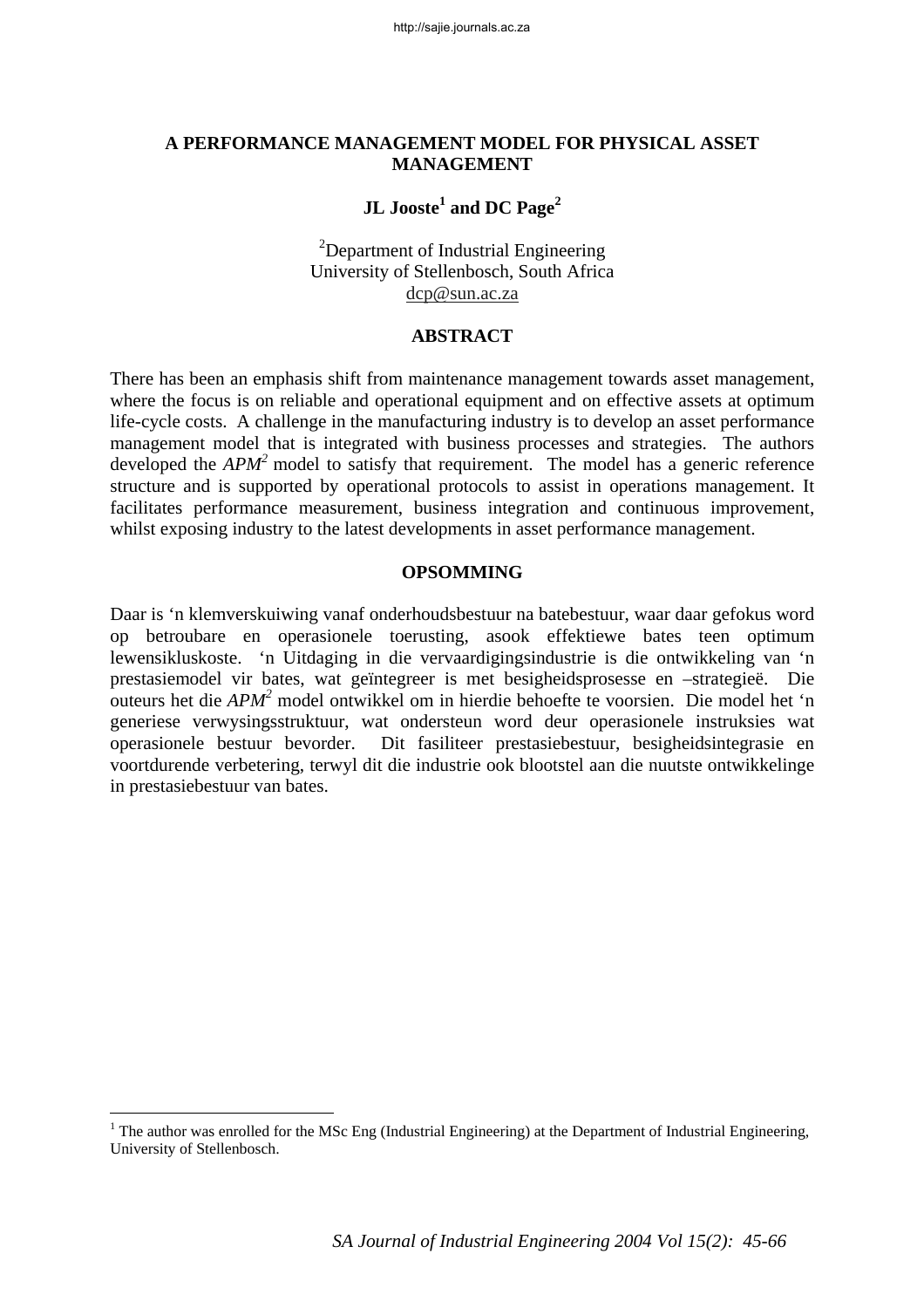## **1. INTRODUCTION**

The importance of maintenance management as a contributor to sustainable high performance (i.e. operational efficiency and effectiveness) and profitability have been acknowledged by many researchers (Visser and Pretorius [1], Coetzee, 1998, cited Kutucuoglu *et al.* [2]). Maintenance management however raises certain questions relating to system design for maintainability, operating procedures for asset performance and the impact on asset life cycle (Campbell [3]). Management's focus has shifted from maintenance management towards total asset management, centering on effective assets at optimum life cycle costs and management of the asset life cycle (including maintenance).

A current problem in the asset management environment is the lack of structured performance management, which is required to effectively control the performance dynamics of the asset and its life cycle; that is caused by:

- Commonly used performance measures, such as availability, reliability, overall equipment effectiveness (Nakajima [4]) and the more recent systems audit approach of Dwight [5] that traditionally came from a maintenance management environment that must be effectively applied within the asset management and life cycle context.
- Financial- and non-financial performance measures (indicators) are required for a balanced view of a company's performance (Kennerley and Neely [6]). Currently financial measures, relating asset performance to the financial statements, are not widely used in either asset- or maintenance management, resulting in an unbalanced view of asset performance.
- The current trend is towards linking all aspects of the organization to ensure balance between strategic goals and operational outcomes (for example, the Balanced Scorecard) (Visser and Pretorius [1], De Waal [7], Chang and Morgan [8], Kaplan and Norton [9]). Currently there is limited integration between asset management and the organizational functions and hierarchies; which needs to be addressed before assets can be effectively managed.

Consequently these shortcomings lead to ineffective and under-performing assets with high life cycle costs, which have a negative influence on the financial performance and return on capital investment.

To address these needs, it may be argued that a performance management model for asset management is required. Such a model would incorporate research and developments in the field of performance management whilst recognising existing asset management practices.

The  $\overline{A}$ sset Performance Management Model (APM<sup>2</sup>) was developed to address this need. Current research, based on the last two decades' developments in performance management, together with the experience of a leading asset management consultancy formed the foundation of the conceptual framework of the model. Four features characterize the  $APM^2$ ; (i) it gives a balanced (financial- and non-financial) view of asset performance, (ii) it links asset performance to strategic business objectives, (iii) it facilitates decision-making and problem solving at different managerial levels, and (iv) it enhances asset control and continuous improvement.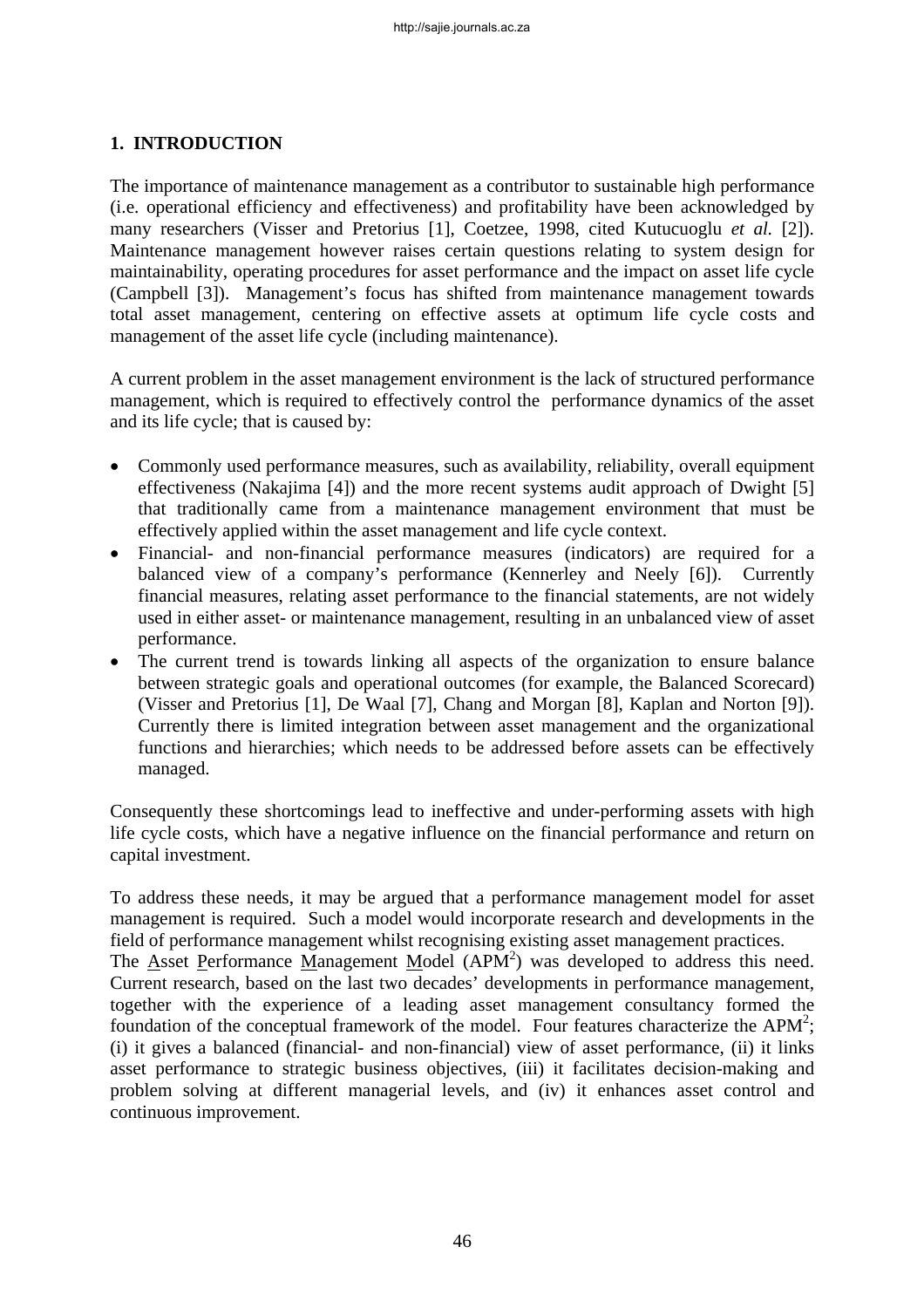In the following paragraphs we discuss the principles of performance and asset management and the research and development process followed, with specific reference to development of a performance framework and to performance measurement. The development of an Asset Performance Management Model (APM<sup>2</sup>) is discussed and operational support *dockets* – a set of protocols assisting with the management of operations – are then presented. Finally, conclusions are drawn.

### **2. PRINCIPLES OF PERFORMANCE AND ASSET MANAGEMENT**

Performance management is a topical subject in business and the past decade has seen a significant number of publications on performance related issues, such as performance frameworks, operational efficiency and performance integration. Performance can be seen as a collection of processes that will assist stakeholders in taking appropriate actions to create a performing organization in the future (i.e. more efficient and effective) (Lebas and Euske [10]). To take such actions, decisions must be based on information from quantitative indices. This process of measuring and collecting performance data, interpretation, identifying problems and making decisions to improve performance within the scope of the business goals, have been associated with the term *performance management* (Kaydos [11]). Industry has become obsessed with performance, attempting to quantify every aspect of a business (Neely and Austin [12]), whilst not focusing on the "critical few" processes that do need to be managed.

Although companies have always managed their assets, (Woodhouse [13]) asset management is becoming increasingly important. In today's competitive business environment it is prerequisite to manage assets effectively and efficiently in order to get maximum return on investment. This can only be achieved by considering the entire life cycle of the asset (Figure 1) together with all related costs. Therefore, the days of thinking in 'functional silos', by seeing maintenance management and asset management as separate issues, are over (Campbell [3], Woodhouse [14]).



**Figure 1: Asset Life Cycle (Source: Campbell [3])**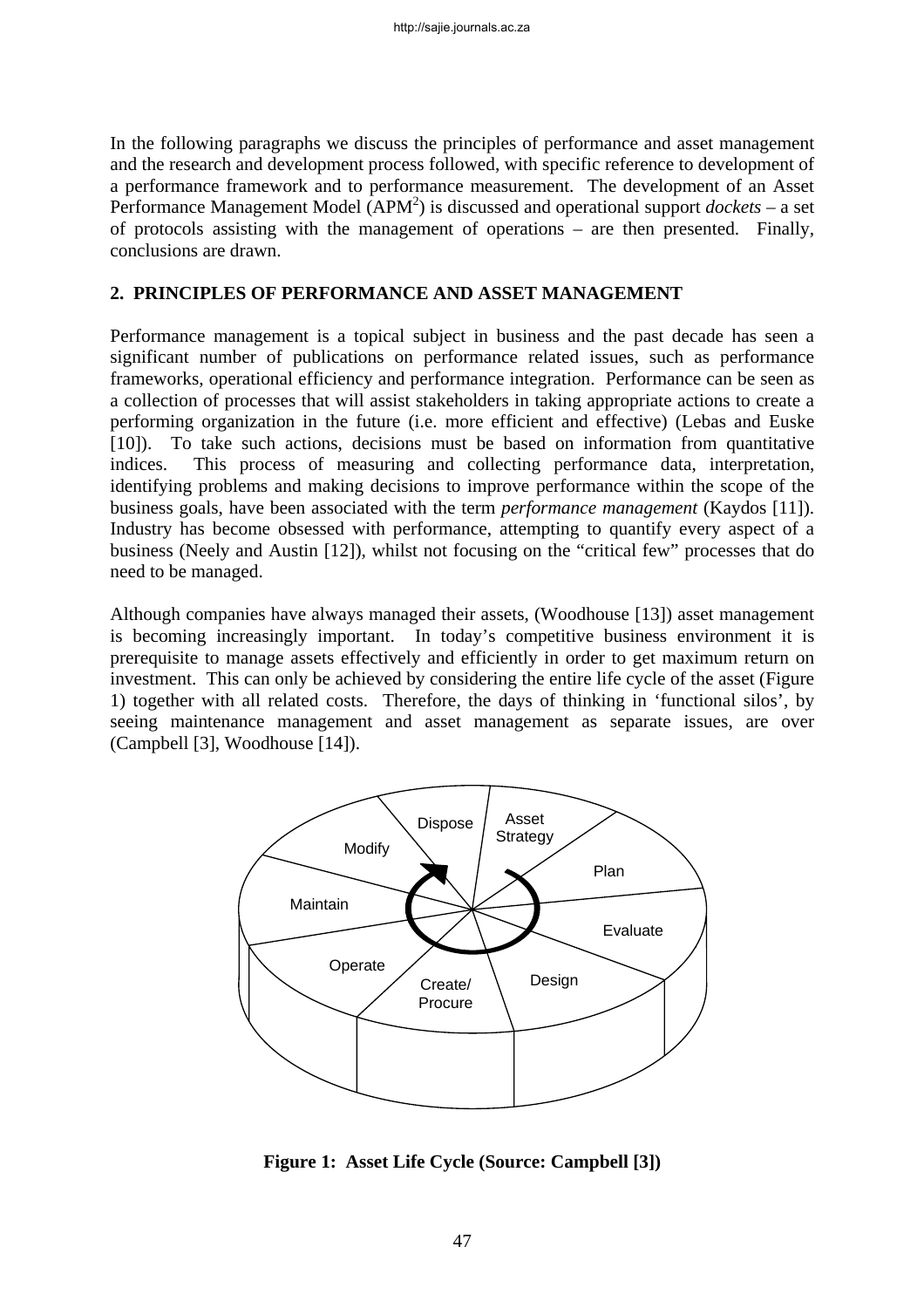A general description for asset management is the global management process through which the highest value decisions regarding the use and care of assets are made and executed (Petersen [15]). In conjunction with the asset life cycle, and acknowledged by authors (for example, Woodhouse [13]), it is clear that asset management affects all areas of the business. Therefore it needs to be aligned and integrated into functional and operational business processes.

The relationship between asset management and structured performance management was identified through systems thinking philosophies such as Total Productive Maintenance (Yoshida [16]) and reliability models (Kolarik [17]). In the current business environment a mere relationship proves to be inadequate. Modern performance practices promote the vertical integration between top-level goals and operational strategies as well as horizontal integration between process results and customers' requirements. These practices need to be applied to asset management explaining the need for synergy between asset- and performance management that can be incorporated within business processes.

### **3. RESEARCH AND DEVELOPMENT PROCESS**

Recent studies cited by Kennerley and Neely [6] highlighted that effective performance management is characterized by a "critical few" components (building blocks). These components are based on the last two decades' developments in the field of performance management and include aspects of understandibility, balanced performance measurement and functional- and hierarchical integration. Combined with the limitations that have been identified within asset performance, we have identified five building blocks for an asset performance management model have been identified. These include:

- a performance framework based on a proven structure, commonly recognized in industry.
- recent developments and features in performance management that need to characterize the model.
- a range of non-financial performance measures/indicators that must be objective and preferably ratio-based, as well as
- a range of financial performance measures/indicators also objective and ratio-based, and
- a structure that can relate asset performance to organizational and operational hierarchies.

These building blocks were researched for the newest developments after which the best concepts were evaluated and selected for the model. Each of the building blocks is discussed separately:

### **3.1 Performance Framework**

 $\overline{a}$ 

Performance frameworks and design processes published between 1977 and 2001 were evaluated<sup>3</sup>. Bititci's Integrated Performance Measurement System (IPMS) was identified as

<sup>&</sup>lt;sup>3</sup> These include; Du Pont Pyramid (Chandler, 1977, cited Neely *et al.* [18]), Performance Measurement Matrix (Keegan *et al*., 1989, cited Neely *et al.* [18]), Performance Measurement Questionnaire (Dixon *et al*., 1990, cited Neely *et al.* [18]), SMART (Cross and Lynch, 1991, cited Neely *et al.* [18]), Results and Determinants Framework (Fitzgerald *et al*., 1991, cited Neely *et al.* [18]), Balanced Scorecard (Kaplan and Norton, [9]), Inputs, Processes, Outputs and Outcomes Framework (Brown, 1996, cited Neely *et al.* [18]), Tableau de Bord (Epstein and Manzoni, 1997, cited Kennerley and Neely [6]), Integrated Performance Measurement System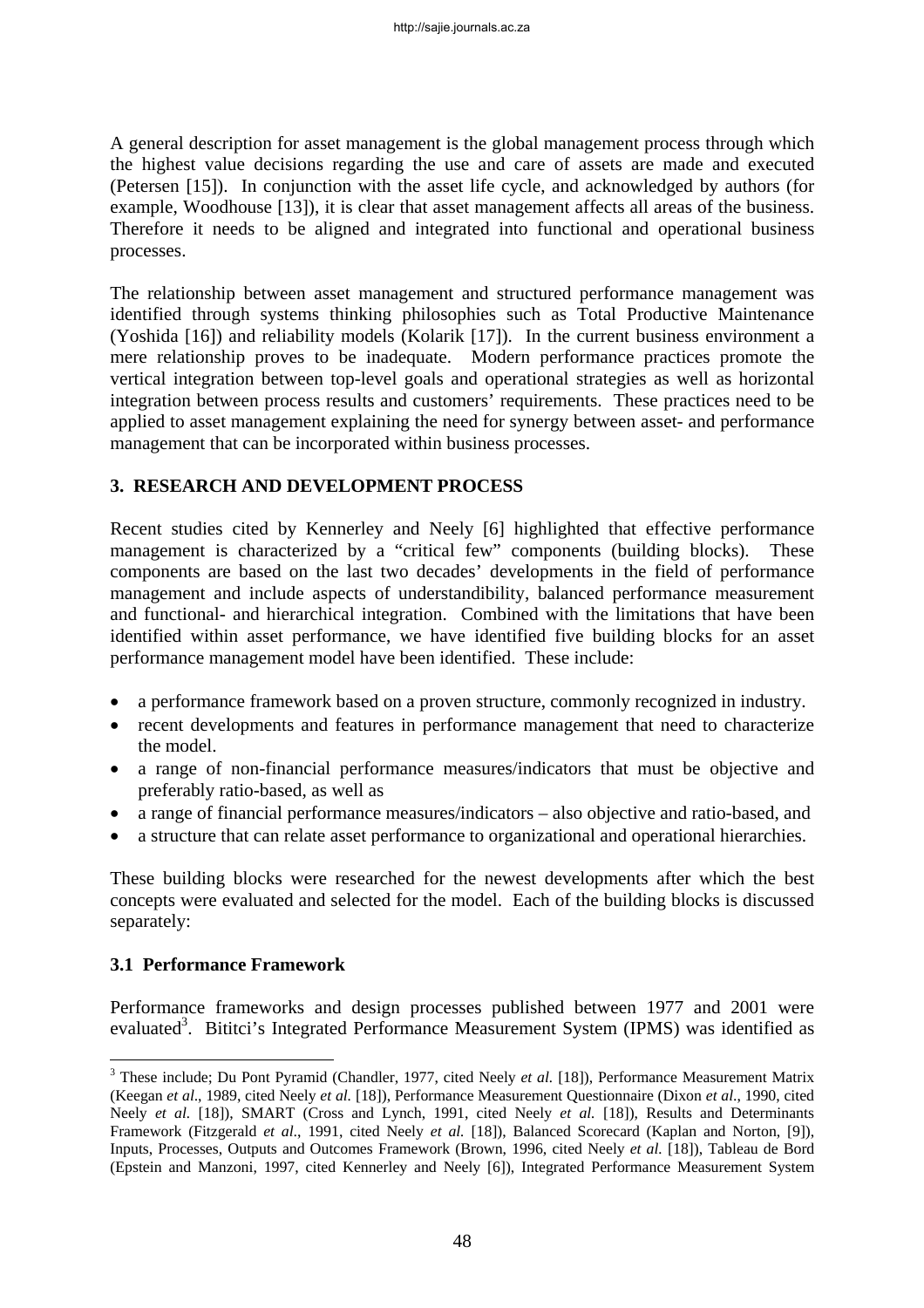the optimum concept to underpin and support the work. Selection was based on the following criteria:

- The IPMS has the ability to integrate performance management into an organization's business structure.
- It includes the most recent work in the field of performance framework research and development, and
- Its modularity allows it to be easily and effectively used as a foundation to incorporate other asset performance building blocks of the business processes of the organization.

Bititci's objective for the Integrated Performance Measurement System (IPMS) was to establish an auditable reference model or tool that could be used to audit and improve organizations' performance measurement models. The IPMS reference structure was built according to (i) the Viable Systems Model (Beer, 1985, cited Bititci *et al.* [20]), (ii) the CIMOSA business process architecture (ESPRIT Consortium AMICE, 1991, cited Bititci *et* 



**Figure 2: IPMS Reference Structure (Source: Bititci** *et al.* **[19])** 

The Business – representing the entire organization, which exists for a purpose.

 <sup>(</sup>Bititci *et al.* [19]), Chang and Morgan's Performance Scorecard (Chang and Morgan [8]), Performance Prism (Neely and Adams, 2001, cited Kennerley and Neely [6]), Quality Function Deployment (Kutucuoglu *et al.* [2]), Performance Measurement for World Class Manufacturing (Maskell, 1989, cited Neely *et al.* [18]), Performance Criteria System (Globerson, 1996, cited Neely *et al.* [18]), Cambridge Performance Measurement Design Process (Neely *et al*., 1996, cited Neely *et al.* [18]).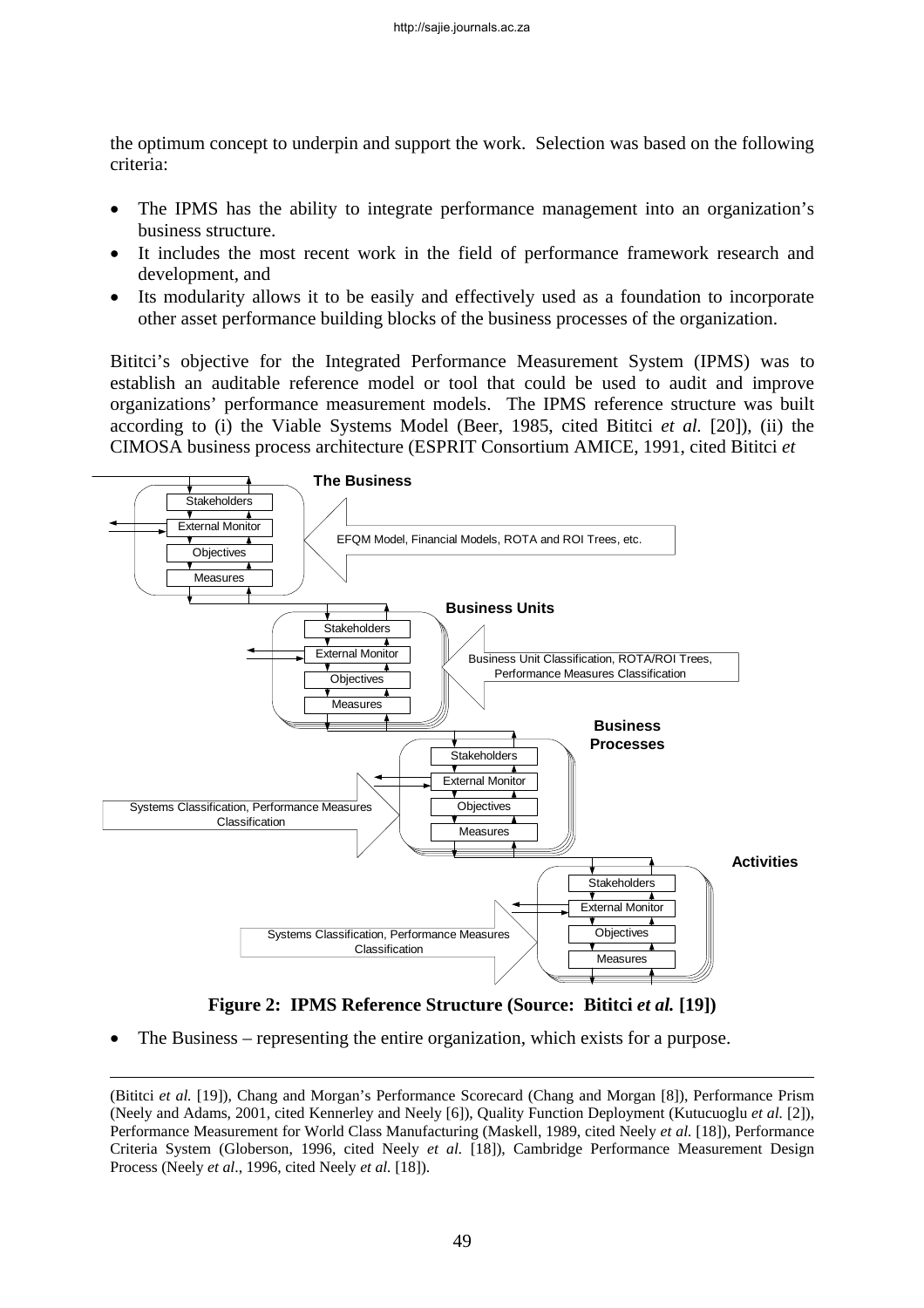*al.* [20]), and (iii) concepts of policy deployment (Bititci *et al.* [19]). The IPMS reference structure is presented in Figure 2 and includes four levels:

- The Business Units to fulfill the purpose the business operates various business units each servicing a particular market.
- The Business Processes to service the demand each business unit controls various operating processes, which are supported by various support processes.
- The Activities each business process operates a series of activities to fulfill its purpose.

At each level of the reference structure four elements (Figure 2) are considered. These elements are used to manage performance, and include:

- Stakeholder Requirements set direction by recognizing and understanding the requirements of its *stakeholders*.
- External Monitor monitor external environment with respect to stakeholders' requirements, benchmarked with competitors and world-class performance.
- Objectives set and deploy internal objectives based on the implications and criticality of the developmental gaps together with appropriate targets and time scales.
- Performance Measures coordinate sub-systems by monitoring, reviewing, and reporting on the objectives.

The last element represents the link to the next level in the reference structure.

## **3.2 Performance Features**

The criteria and characteristics within the foregoing frameworks and design processes, were collectively evaluated and the features identified that were common to a comprehensive performance framework/process. The features may be categorized in two groups, namely: characteristics and parameters. Characteristics are features designed into the model, by which the end result will be characterized; and include the following:

- Understandable terminology must be clear, while metrics should be easy to use to encourage understanding and ownership.
- Practical data collection and calculations must be clearly defined and should be applicable.
- Vertical Integration criteria and measures should be connected to business strategies.
- Horizontal Integration stakeholder requirements should be connected to process results.
- Proactive Management proactive management must be promoted and facilitated.
- Strategic Development performance criteria must facilitate and provide input for strategy development.

Parameters are decision variables that are embedded in the model and are used to manage performance. Parameters can be customized, without changing the model structure, and will be different for various applications. The following parameters are included:

• Stakeholder Participation – performance criteria should be selected through discussions with immediate stakeholders.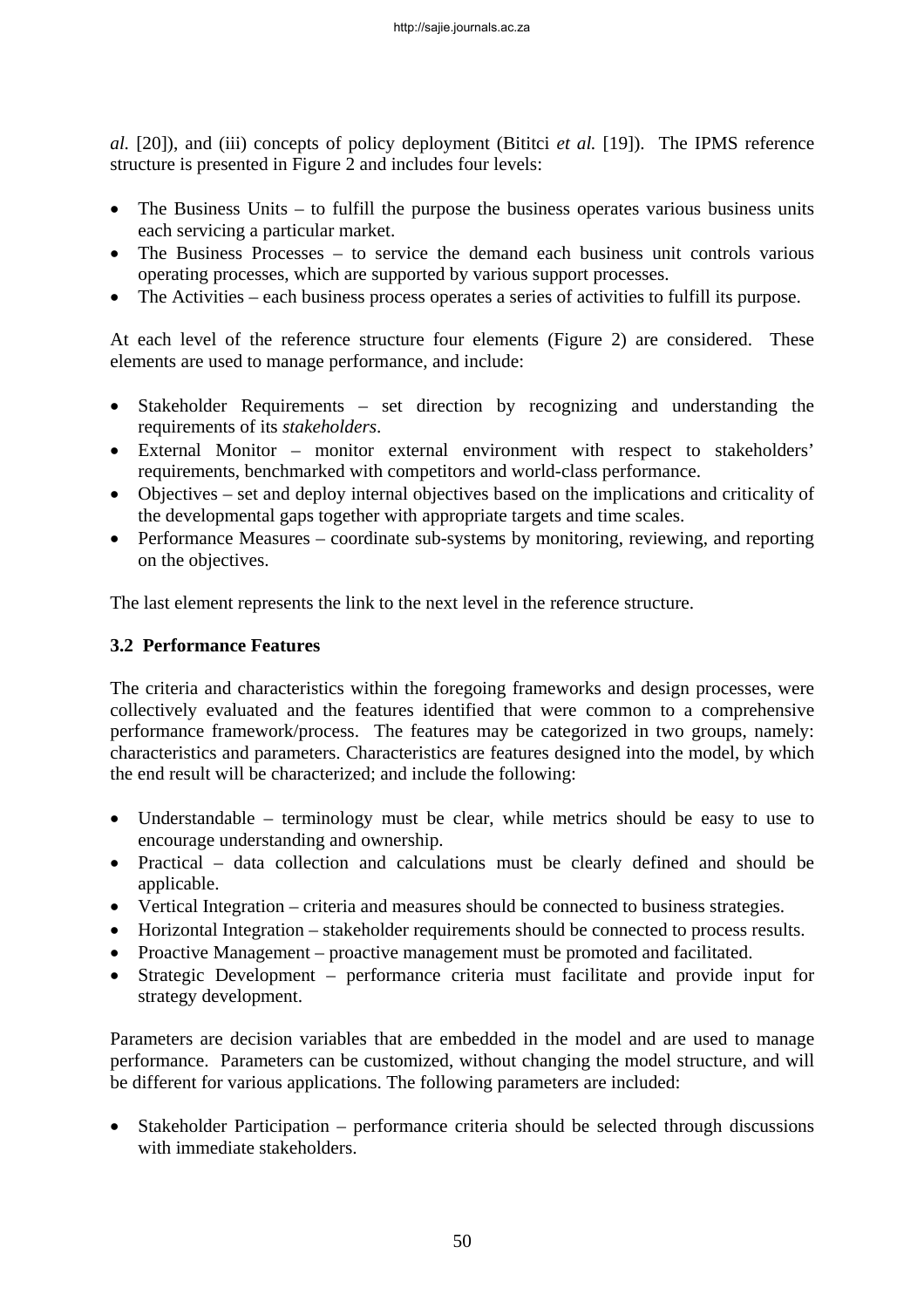- External Comparison performance outcomes must enable comparison between similar, but independent businesses.
- Feedback confenient and simple feedback on measures and progress should be communicated to applicable employees, with demonstrable trends, where possible.

A special feature is *measures* (indicators), which can be seen as a parameter that is dynamically managed, and has the following characteristics:

- Financial- and non-financial measures both financial- and non-financial measures should be included.
- Leading (i.e. operational) and lagging (i.e. financial) measures to provide data for monitoring past performance and data for planning future performance.
- Objectivity the use of accurate, quantitative measurements, rather than qualitative measurements based on human perception.
- Ratio-based measures rather than absolute numbers.
- Differentiation between control and improvement measures.
- Unit specific measures should be organizational-unit specific.
- Unit control measures should be under the control and monitoring of the evaluated organizational unit.
- Stimulate Improvement measures should stimulate continuous improvement rather than merely monitoring performance.

### **3.3 Non-financial Performance Measures/Indicators**

The selected two non-financial performance measures are Overall Equipment Effectiveness (OEE) and Overall Plant Performance (OPP). The selection was based on (i) the measures' validity in industry, (ii) understandability to all asset management stakeholders and (iii) the ease of integration of the measures' subordinate ratios over the organizational and operational hierarchies.

OEE is a shop floor improvement tool addressing how effective factories run their processes when scheduled to run:

### *OEE = Availability* × *Performance* × *Quality*

OPP includes utilization of total time. It gives an indication of asset performance relative to each minute of the clock (operation time and authorized downtime) and not only operating time (actual operation time exclusive of authorized downtime). It creates a means by which decision makers can be held accountable for strategic and policy decisions concerning asset management. Thereby OPP can be seen as a comprehensive measure giving an overall performance indication of the capital invested or shareholder's investment (excl. management and decision-makers).

$$
OPP = Utilization \times Availableility \times Performance \times Quality
$$
  
= Utilization \times OEE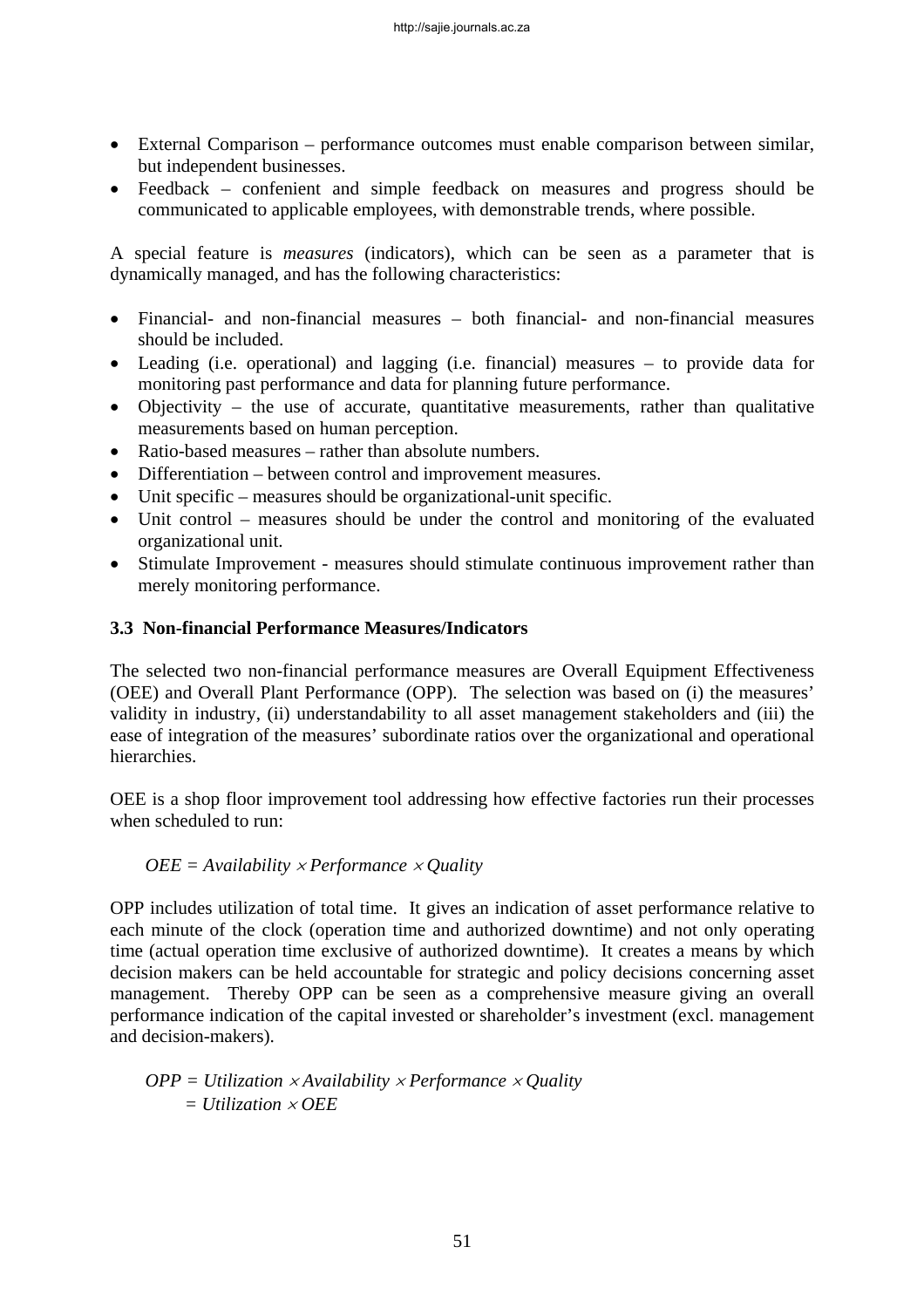The combination of non-financial performance measures is presented in equations (1) to (6) (Nakajima [4], Hansen [21], and PRAGMA Products [22]) and is supported by Figure  $3<sup>4</sup>$ .

$$
Utilization = \frac{Loading Time}{Total Time} = \frac{B}{A},
$$
\n(1)

where *Loading Time* = *Total Time – Authorized Downtime*

$$
A\text{validability} = \frac{Loading Time - \left(Unauthorized Downtime + DeviationTime_{M}^{(5)}\right)}{Loading Time} = \frac{C}{B} \tag{2}
$$
\n
$$
Performance = \frac{Actual Production \times Theoretical Cycle Time}{(3a)}
$$

*Time Operating Production Actual*

$$
=\frac{7.12444 \text{ } \text{F} \cdot \text{O} \cdot \text{O} \cdot \text{O}}{Operating Time \times Standard Speed},\tag{3b}
$$

where *Operating Time* = Loading Time – Unauthorized Downtime + Deviation Time<sub>P</sub><sup>{5}</sup>

$$
Quality = \frac{Good\ Production}{Actual\ Production} = \frac{E}{D},
$$
\n(4)

where *Good Production* = *Gross Production – Startup Defects – Quality Defects*

$$
OEE = Availableility \times Performance \times Quality
$$
\n
$$
OPP = Utilization \times Availableility \times Performance \times Quality
$$
\n
$$
(6)
$$

### **3.4 Financial Performance Measures/Indicators**

Financial performance measures in the asset management environment are not widely used. Despite this, a range of financial considerations and indicators have been identified to measure performance. This also assists in decision-making within the asset life cycle. The selected measures are Return on Total Assets (ROTA), opportunity costs, alternative comparison and replacement analysis.

ROTA is calculated as a percentage and represents the operating efficiency and productivity of an enterprise and is independent of how a company is financed. OEE is a driver for ROTA, which is also a driver for Return on Equity (ROE). It is calculated as follows (Walsh [23]):

<sup>&</sup>lt;sup>4</sup> The term "time" indicates duration, i.e. 3 hours, and <u>not</u> an instant during the flow of time, i.e. 15:00.<br><sup>5</sup> Deviation time is a veristion on Neksiling's crisinal selections. Authorized downtime is a result of

 $5$ Deviation time is a variation on Nakajima's original calculations. Authorized downtime is a result of decisions and policies, while unauthorized downtime occurs due to technical, operational and/or quality deficiencies during production. Deviation time is however different since it is a result of human inefficiency. *Availability* and *Performance* are therefore negatively influenced, while operating time is reduced. An example concerned with production is when lunch is authorised for 30 min and the operator takes a 40 min lunch, 10 min is deviation time for which the operator (production) needs to be held accountable. Similarly an example concerned with maintenance is when preventive maintenance is scheduled for 1 hr but maintenance takes 1½ hrs then ½ hr is deviation time for which the artisans/technicians (maintenance) need to be held accountable. In equation (2) and (3) provision is made for Production Deviation Time (Deviation Time $_{\rm P}$ ) and Maintenance Deviation Time (Deviation Time<sub>M</sub>) where it is categorised, in order to truthfully hold the various functions accountable for their actions.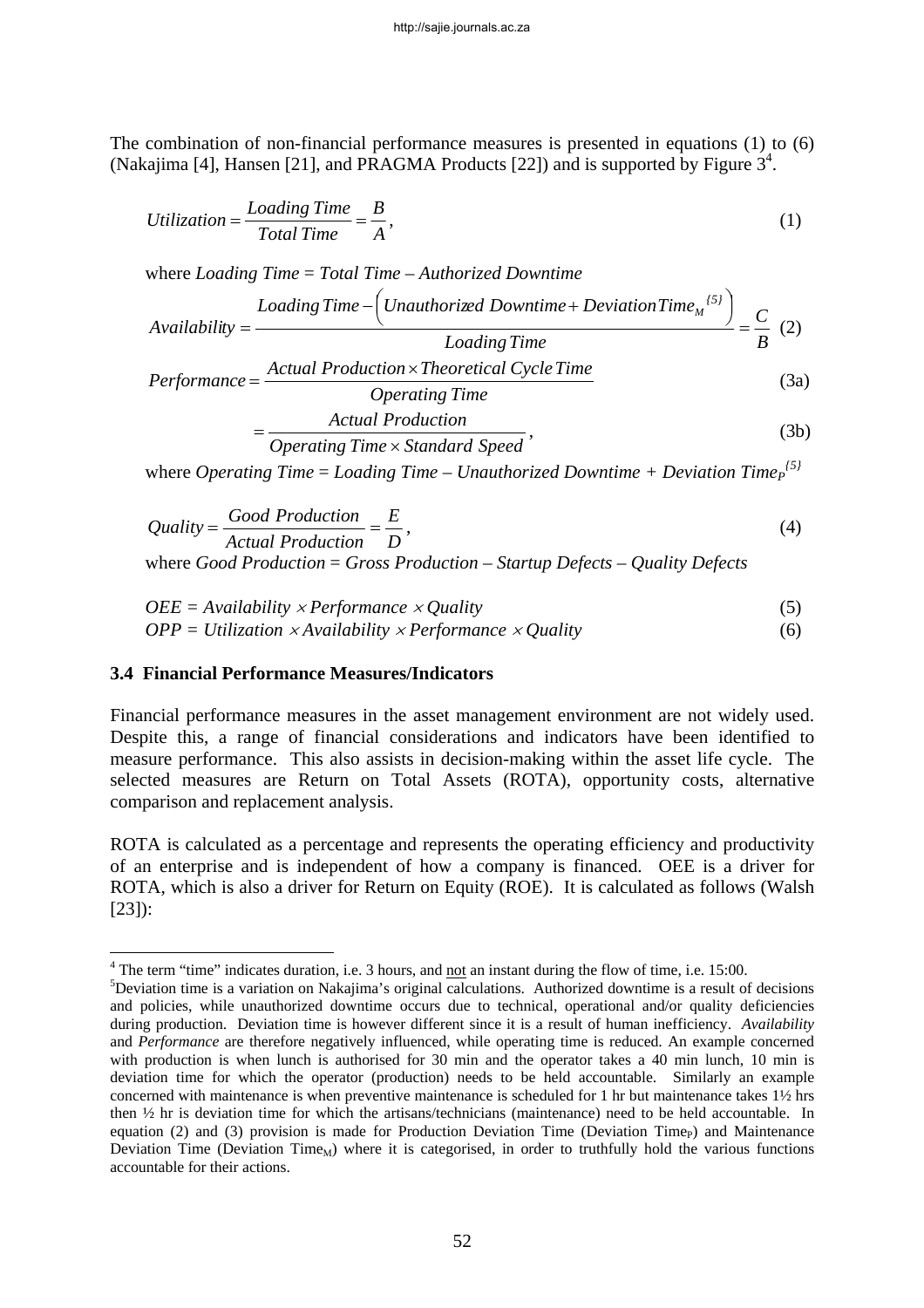$$
ROTA = \frac{EarningS \tBefore \tInterest \& Tax}{Total \tAssets} \t(7a)
$$

ROTA is a key tool in decision-making and benchmarking with the advantage that it can be broken into subsidiary ratios that can be measured at different levels:

$$
ROTA = Profit Margin \times Asset Turn \tag{7b}
$$

$$
= \left(\frac{Earnings Before Interest & Tax}{Sales}\right) \times \frac{Sales}{Total Assets} \tag{7c}
$$



**Figure 3: OEE & OPP Wheel (Source: PRAGMA Products [22])** 

Profit margin is a well-known measure of a company's profitability. Asset turn, conversely, is underrated, but gives an important view on the total sales achieved by the company in relation to total assets. The drivers for the profit margin are the cost items in the profit-andloss statement, whilst for asset turn it is each asset type in the balance sheet. Equation (7c) can therefore be expanded to accommodate different cost items and asset types:

$$
ROTA = \left(1 - \sum_{i} \frac{C_i}{Sales}\right) \times \left[\sum_{j} \left(\frac{Sales}{A_j}\right)^{-1}\right]^{-1}
$$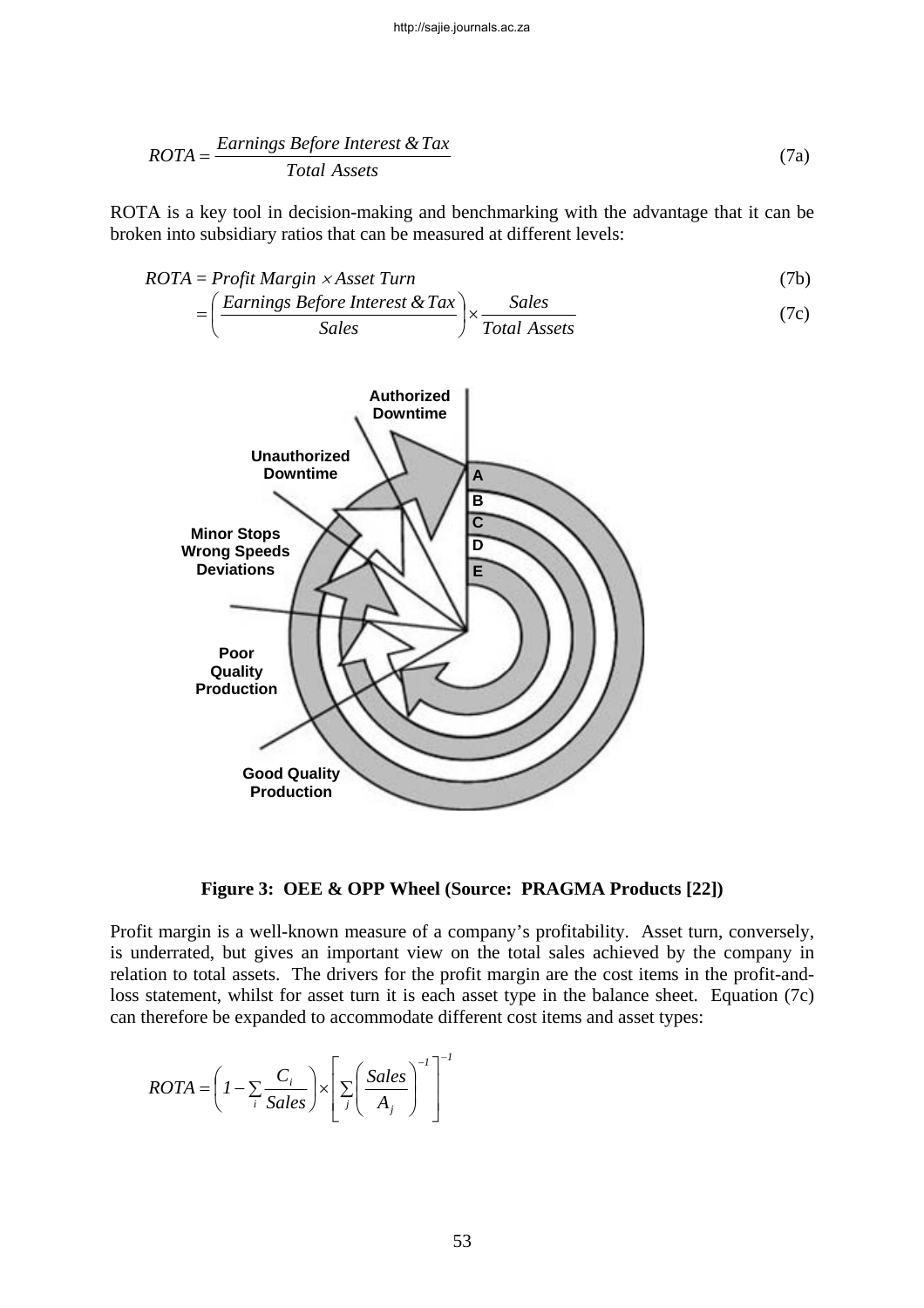$$
= \left( \frac{Sales \cdot \sum_{i} C_{i}}{\sum_{j} A_{j}} \right), \tag{7d}
$$

where  $C_i$  is cost item *i* in the collection of expenses, before tax and interest deductions, in the profit-and-loss statement and where  $A_i$  is the value of asset type *j* in the collection of total assets in the balance sheet.

Opportunity cost from an asset management perspective is the monetary value of the lost capacity due to under-performing assets or questionable policy decisions. By expressing OEE and OPP in *units transferred* (Hansen [21]) it is possible to calculate the opportunity costs. Opportunity costs calculated from OEE  $(OC<sub>OEE</sub>)$  monitors asset practices, while the respective Opportunity cost for OPP (OC<sub>OPP</sub>) monitors policy decisions. OC<sub>OEE</sub> and OC<sub>OPP</sub> are calculated as follows:

$$
OC_{OEE} = (Theoretical Units in Loading Time - Sellable Units) \times Unit Price
$$
 (8a)

$$
= \left(\frac{Sellable Units}{OEE} - Sellable Units\right) \times Unit Price \tag{8b}
$$

From a traditional perspective  $OC<sub>OEE</sub>$  would be an efficiency. For consistency it is considered as an Opportunity Cost in the asset management context.

$$
OC_{OPP}
$$
 = (Theoretical Units in Total Time – Sellable Units) × Unit Price (9a)

$$
= \left(\frac{Sellable Units}{OPP} - Sellable Units\right) \times Unit Price \tag{9b}
$$

During the planning stages of the asset life cycle it is important to determine whether the procurement of the asset is a viable option from an investment perspective and which alternative offers the most benefit. The choice between alternatives must incorporate the fundamental purpose of capital investment, namely to obtain at least the *minimum attractive rate of return* (MARR) for each monetary unit invested (Sullivan *et al.* [24]). There are various methods of comparison but, for this application, alternatives are compared according to net cash flows with the Present Worth method. For each alternative the Present Worth is calculated (Sullivan *et al.* [24]):

$$
PW(i) = -P + \sum_{j}^{N} \frac{R_j}{(1+i)^j} + F(1+i)^{-N},
$$
\n(10)

where PW = Present Worth, P = Capital investment,  $R_i$  = Annual revenues less costs in year *j*,  $F =$  Salvage/disposal value (if any),  $i =$  Minimum attractive rate of return (MARR) and  $N = Period.$ 

It is prerequisite for the PW to be greater than 0 at  $i = \text{MARR}$ , after which the alternative with the largest PW value is the preferred option.

Similarly, during the asset lifetime decisions will have to be made whether assets should be retired from use, continued in service or replaced by a new asset – the so-called 'replacement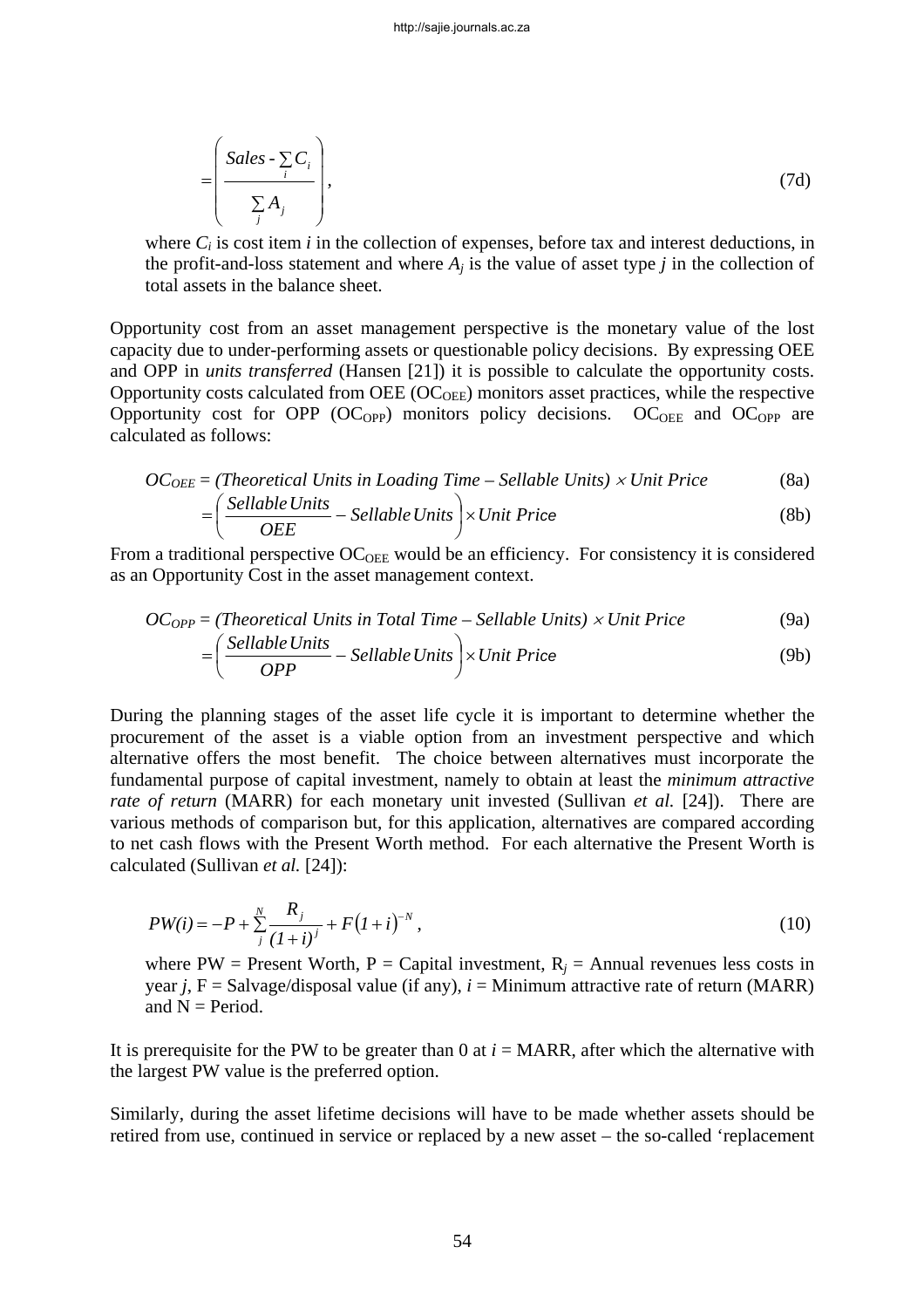problem'. The similarity between the evaluation of alternatives and comparison between a current and a new asset requires no further discussion.

### **3.5 Asset Object System**

An asset object system is used to relate asset management to the rest of the organization. The asset object system was refined with deference to the work on multi-functional integration of maintenance by Riis *et al.* [25]. Refinements to the original maintenance object system include additional management levels to provide for different operational and managerial requirements. Figure 4 illustrates the refined asset object system, which integrates the enterprise's asset management, namely operational and organizational systems.

Provision was made for organizational hierarchy sub-levels between the enterprise and factory (additional management levels), and the factory level and the process units (additional operational levels). This in-built logic would accommodate regional, national as well as international management levels between senior management and the factory, whilst larger enterprises with more complex operations might require additional operations management levels. The asset object system is therefore the foundation for integrating asset management with the organizational and operational hierarchies.



**Figure 4: Asset Object System (Source: Derived from Riis** *et al.* **[25])** 

# **4. ASSET PERFORMANCE MANAGEMENT MODEL (APM<sup>2</sup> )**

The  $\triangle$ sset Performance Management Model (APM<sup>2</sup>) was developed, through the integration of the five building blocks and with assistance from an industrial partner [26]. APM<sup>2</sup> is a functional and utilitarian asset performance management model that (i) gives a balanced view of financial- and non-financial asset performance, (ii) links asset performance and operational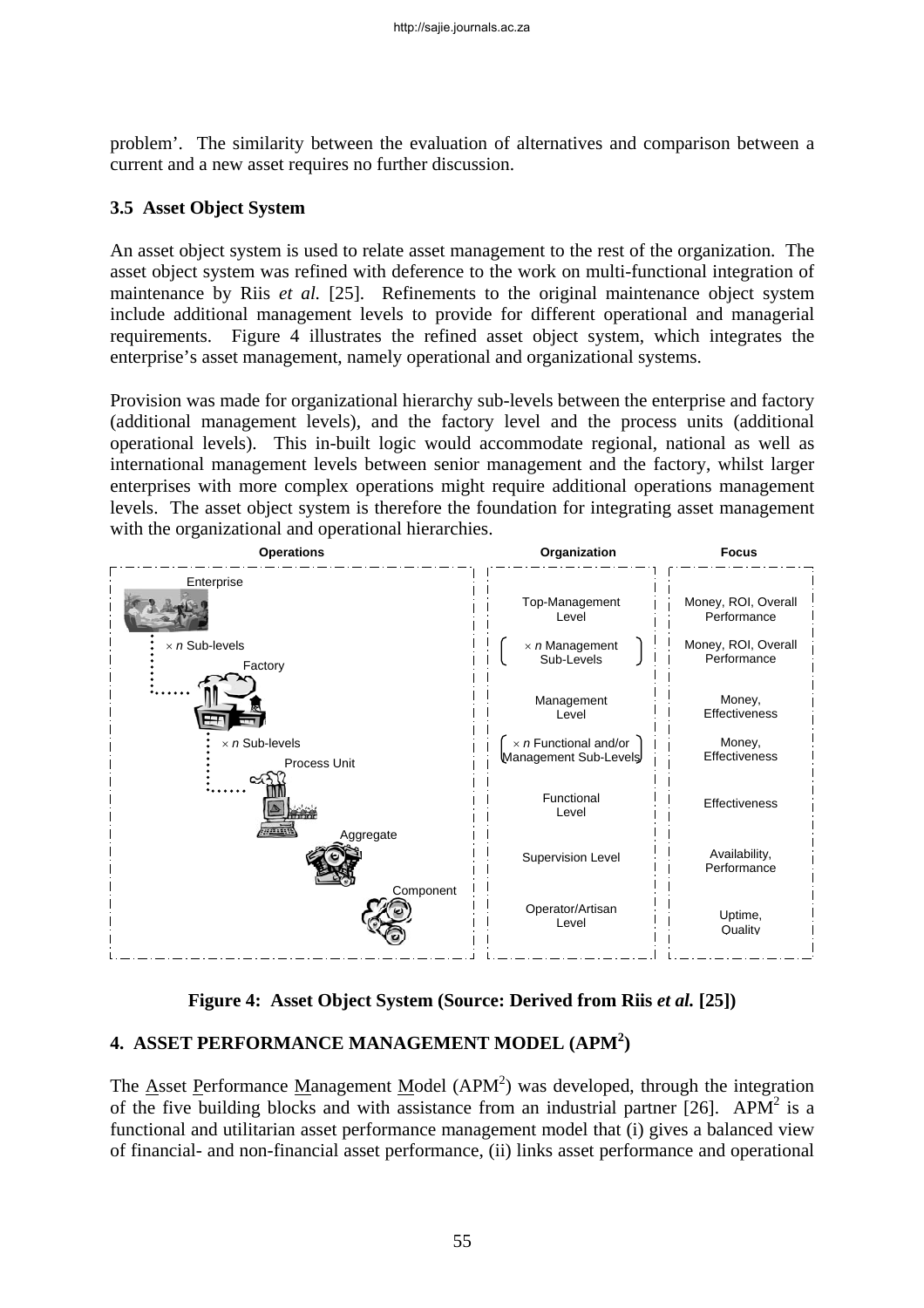outcomes to strategic goals, (iii) facilitates decision-making on different managerial and operational levels, and (iv) enhances asset control and continuous improvement. The  $APM<sup>2</sup>$ consists of two components, namely:

- The *APM Reference Structure*, and
- a range of *APM Dockets*.

### **4.1 APM Reference Structure**

The APM Reference Structure (APMRS) is developed by integrating two building blocks – the framework and the asset object system. Bititci's IPMS (Figure 2) is modified according to the management levels of the asset object system, which results in a reference structure that encompasses all control levels of asset management. Industries with larger operations and management hierarchies are also accommodated. The APM Reference Structure can therefore be described as a basic structure that provides guidance and control, that gives perspective on the entire model and explains the high-level content of the model. The final APMRS, illustrated in Figure 5, consists of five levels each with a distinct management focus:

#### • *Level 1: Enterprise*

The enterprise level represents the entire organization, which oversees the high-level performance of assets and focuses on return on investment and overall performance.

• *Level 2: Factory* 

The factory level represents the production units of the enterprise that need to manage their assets effectively to drive overall performance and return on investment.

#### • *Level 3: Process Unit*

The process unit level represents the various functional units within the factory. These units must ensure effective provision, operation and care of assets to drive overall equipment effectiveness and plant performance.

#### • *Level 4: Aggregate*

The aggregate level represents process sub-units that manage aggregates of assets and ensure optimum availability, performance and quality.

#### • *Level 5: Component*

The component level represents the low-level assets, consisting of machines and/or production lines that need to be managed to ensure optimum uptime and quality.

#### **4.2 APM Dockets**

The *APM Dockets* are a subset of the reference structure and realizes the integration of the remaining three building blocks – performance features, financial and non-financial measures with the  $APM<sup>2</sup>$ . Each of the reference structure levels (levels 1 to 5) has an APM Docket. These dockets are two to three page documents identifying activities that will guide the stakeholders of different management units towards improved asset performance. The dockets can be regarded as the detailed design of the reference structure. From Figure 5, each of the five levels consists of six similar elements (corresponding to the parameter part of the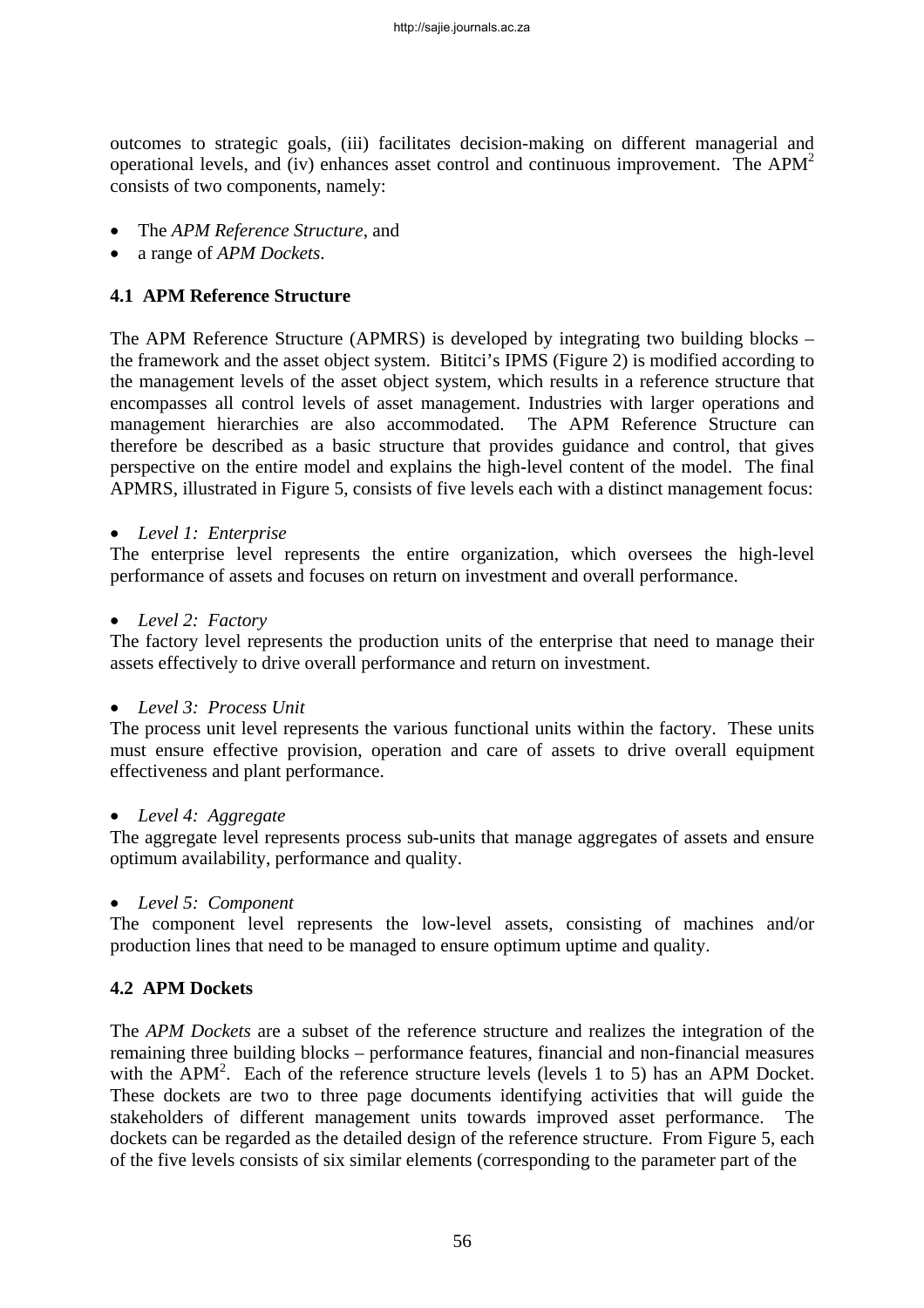

**Figure 5: APM Reference Structure**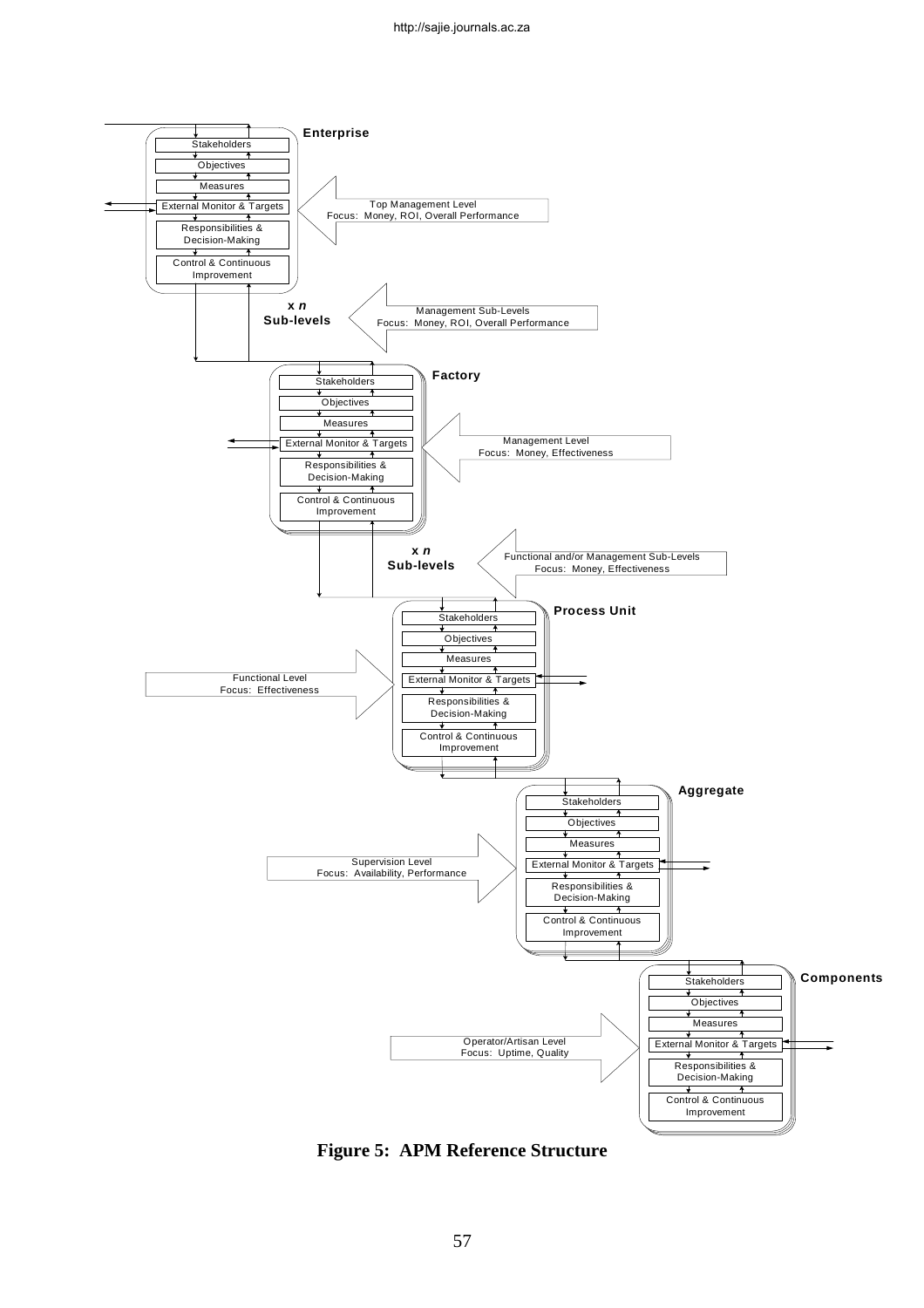performance features building block). These elements form the foundation for each APM Docket. Although each docket is unit-specifically designed, elements of all levels are interrelated forming an integrated asset management chain (refer to the example of an APM Factory Docket discussed later). Each of the APM Dockets is designed according to the elements:

### • *Element 1: Stakeholders*

The stakeholders, who are responsible for the management of the specific level, are identified. Stakeholders can be classified as interested or affected. Interested stakeholders control the specific APM Dockets, whereas affected stakeholders play a supportive role. Table 1 illustrates possible stakeholders for the different levels of the APM Reference Structure.

| <b>APMRS Levels</b>  | <b>Possible Stakeholders</b>                           |
|----------------------|--------------------------------------------------------|
| Enterprise           | <b>Top Management</b>                                  |
| Factory              | <b>Factory Management</b>                              |
| <b>Process Units</b> | <b>Production Manager</b><br>Maintenance Manager       |
| Aggregates           | <b>Production Supervisor</b><br>Maintenance Supervisor |
| Components           | Operator<br>Artisan/Technician                         |

### **Table 1: List of Stakeholders**

#### • *Element 2: Objectives*

For each level the internal objectives need to be set and deployed. The objectives include the vision, job descriptions of the respective stakeholders' and the performance requirements that need to be achieved. Research by Visser and Pretorius [1] emphasizes issues, such as strategies, vision, mission and goals, confirming this element's importance as part of asset performance management.

### • *Element 3: Measures*

The  $APM<sup>2</sup>$  encompasses a balanced range of financial and non-financial performance measures, and this element realizes the integration of these with the model. Each of these measures is broken into various subordinate ratios that are level-specifically controlled. In Figure 6 a relationship tree of the high-level breakdown of the measures is illustrated, while Table 2 lists these together with the corresponding stakeholders who will control the respective measures (reference to the equation numbers are given in brackets).

#### • *Element 4: External Monitor and Targets*

For each of the unit-specific measures, internal as well as externally benchmarked targets need to be set on a periodic basis. Although limited information based on best practice benchmarks (Mitchell [27]) and world-class standards (Le Plastrier [28]) is available it is problematic to find external targets that truly represent the best-in-class performance of a specific industry. However if asset performance is done in collaboration with asset management advisors, they should be able to provide reliable information.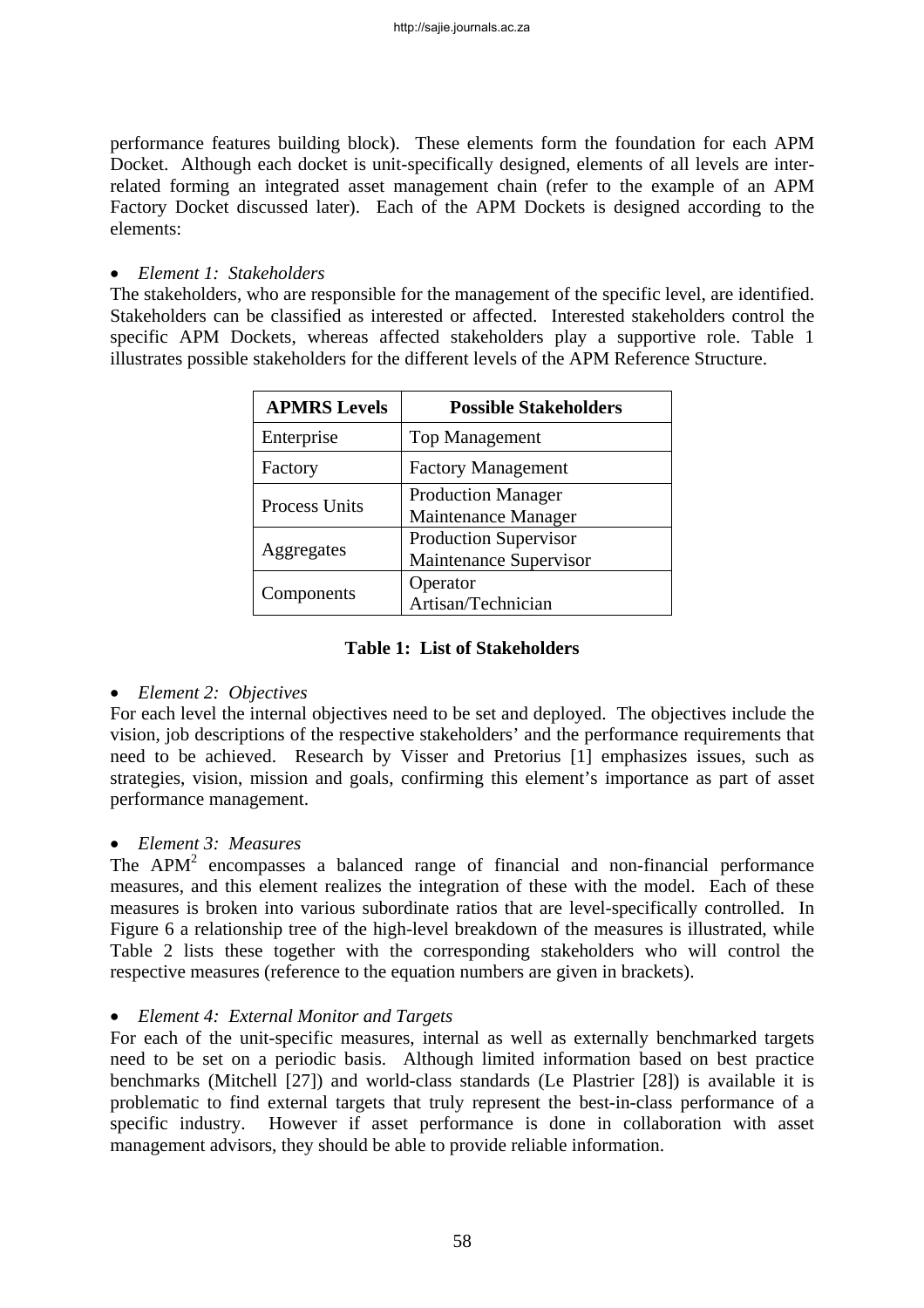

**Figure 6: Factory Docket Performance Measures** 

### • *Element 5: Responsibilities and Decision-Making*

For each stakeholder a list of responsibilities needs to be identified. These are periodic asset related activities to effectively ensure optimum asset performance. Also for each stakeholder a decision tree needs to be developed assisting in systematic and analytical decision-making.

#### • *Element 6: Control and Continuous Improvement*

For each level control, continuous improvement procedures should be identified and deployed. Actions taken during asset management conduct needs to be transparent to stakeholders through communicative feedback, while metrics, deviations from targets and new targets need to be discussed at periodic review sessions. For continuous improvement, various sets of improvement practices required to grow asset management maturity – the level of competence – need to be identified. These sets of practices need to be implemented on a periodic basis (i.e. week, month, quarter) by the respective stakeholders; there upon it is incorporated within the stakeholders' list of responsibilities.

• *Element 7 represents the link to the next level in the APM Reference Structure.* 

 $APM<sup>2</sup>$  is a functional, non-complex structure, which is logical to understand, with the dockets realizing practical implementation. The model has a strong theoretical foundation, has generic application, and can be used in a wide range of manufacturing industries. The APM Reference Structure rationalizes the model components, while the APM Dockets can be used to develop a tailored set of management documents to reflect an organization's specific asset performance management needs.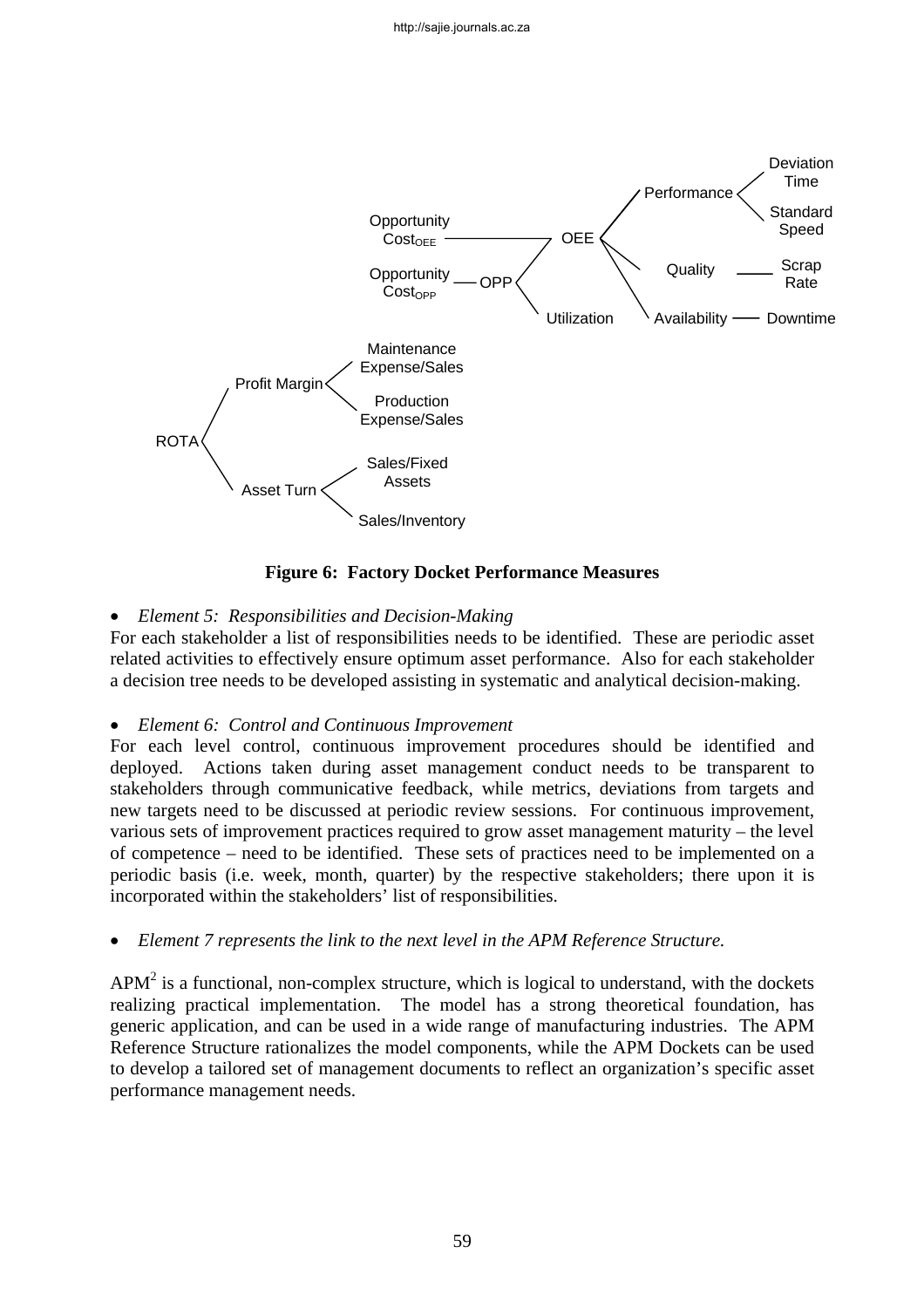|                               | <b>APMRS</b><br>Levels | Enterprise        | Factory               | Process               | Units                  |                          | Aggregates                |          | Components             |
|-------------------------------|------------------------|-------------------|-----------------------|-----------------------|------------------------|--------------------------|---------------------------|----------|------------------------|
| <b>Measures</b>               | Stakeholders           | Management<br>Top | Management<br>Factory | Production<br>Manager | Maintenance<br>Manager | Production<br>Supervisor | Maintenance<br>Supervisor | Operator | Technician<br>Artisan/ |
| <b>OPP</b>                    | $\overline{(6)}$       |                   |                       |                       |                        |                          |                           |          |                        |
| Utilization                   | (1)                    |                   |                       |                       |                        |                          |                           |          |                        |
| <b>OEE</b>                    | (5)                    |                   |                       |                       |                        |                          |                           |          |                        |
| Availability                  | (2)                    |                   |                       |                       |                        |                          |                           |          |                        |
| Performance                   | (3)                    |                   |                       |                       |                        |                          |                           |          |                        |
| Quality                       | (4)                    |                   |                       |                       |                        |                          |                           |          |                        |
| <b>Unauthorized Downtime</b>  | (2)                    |                   |                       |                       |                        |                          |                           |          |                        |
| <b>Scrap Rate</b>             | (4)                    |                   |                       |                       |                        |                          |                           |          |                        |
| Deviation Time <sub>M</sub>   | (2)                    |                   |                       |                       |                        |                          |                           |          |                        |
| <b>Standard Speed</b>         | (3b)                   |                   |                       |                       |                        |                          |                           |          |                        |
| Deviation Time <sub>P</sub>   | (3)                    |                   |                       |                       |                        |                          |                           |          |                        |
| <b>ROTA</b>                   | (7a)                   |                   |                       |                       |                        |                          |                           |          |                        |
| <b>Opportunity Costopp</b>    | (9)                    |                   |                       |                       |                        |                          |                           |          |                        |
| <b>Opportunity CostOEE</b>    | (8)                    |                   |                       |                       |                        |                          |                           |          |                        |
| Profit Margin                 | (7b)                   |                   |                       |                       |                        |                          |                           |          |                        |
| Asset Turn                    | (7b)                   |                   |                       |                       |                        |                          |                           |          |                        |
| Maintenance<br>Expenses/Sales | (7d)                   |                   |                       |                       |                        |                          |                           |          |                        |
| Labour/Sales                  | (7d)                   |                   |                       |                       |                        |                          |                           |          |                        |
| Material/Sales                | (7d)                   |                   |                       |                       |                        |                          |                           |          |                        |
| Sales/Inventory               | (7d)                   |                   |                       |                       |                        |                          |                           |          |                        |

#### **Table 2: Performance Measures related to Stakeholders**

#### **4.3 Example of an APM Factory Docket**

An APM Docket is a documented procedure that is used by the stakeholders to control asset performance at a specific management level or control level (refer to the levels of the APMRS). To illustrate the use of the APM Dockets an example of a *Factory Docket* is described.

#### *Stakeholders (Element 1)*

The interested and affected stakeholders for the Factory Docket are marked as shown in Figure 7.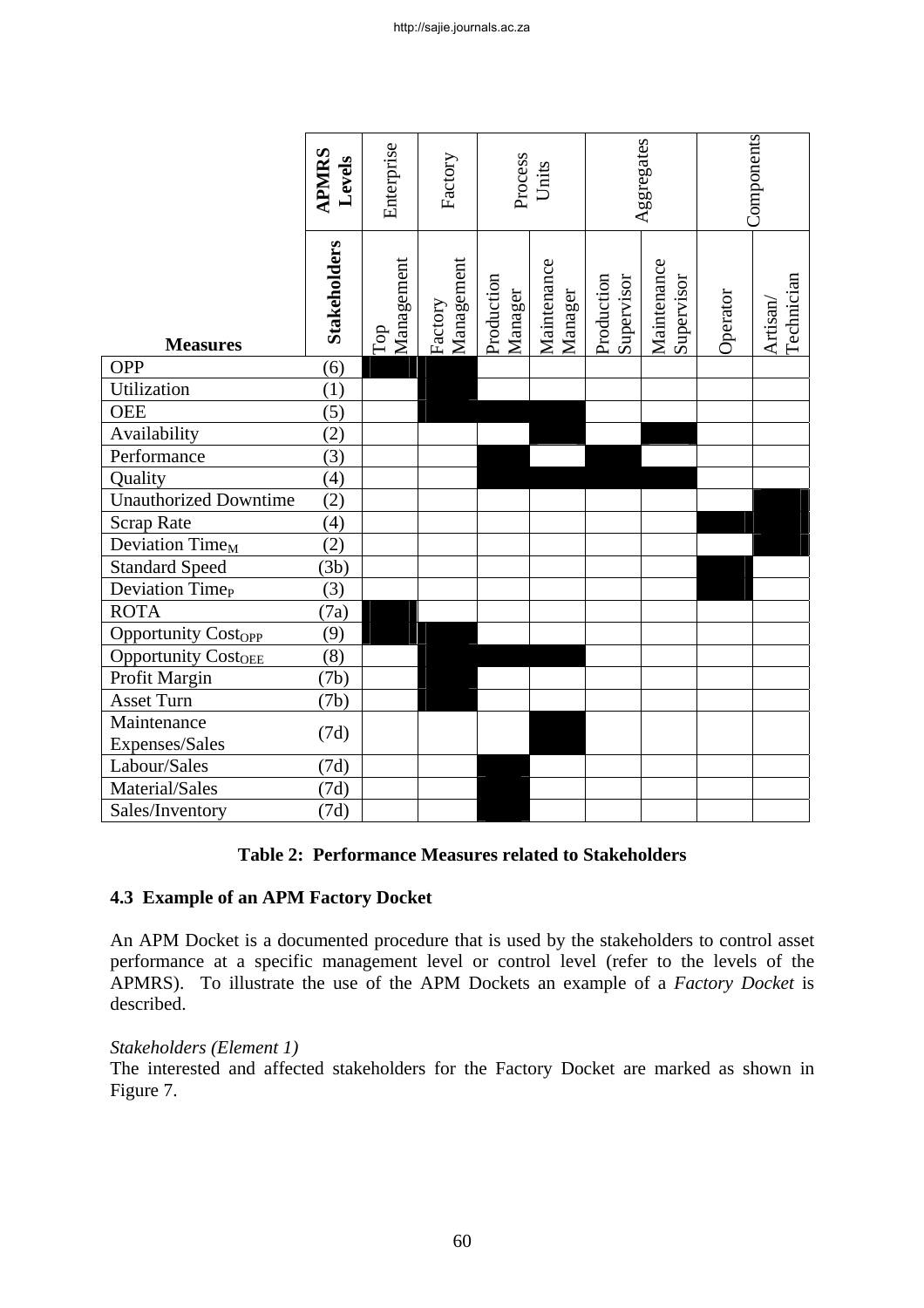

**Affected** 

# **Figure 7: Factory Docket Stakeholders**

### *Objectives (Element 2)*

• *Vision* 

\*Insert company/department's vision.

#### • *Job Description*

To productively manage the entire factory and all of its business units of which asset management is a part.

- *Performance Requirements* 
	- Improving overall plant performance (OPP) through monitoring and managing of OEE and utilization.
	- Managing financial implications of assets as well as return on investment drivers, such as profit margin and asset turn concerned with asset performance management.
	- Strategically plan asset management considerations and activities.
	- Support and lead subordinates to improved asset performance.

### *Measures (Element 3)*

The measures applicable to the Factory Docket are circled as shown in Figure 8.

#### *External Monitor & Targets (Element 4)*

Performance targets for the Factory Docket are entered in Table 3.

*Responsibilities & Decision-Making (Element 5)* 

• *Responsibilities* 

The responsibilities for the Factory Docket are shown in Table 4.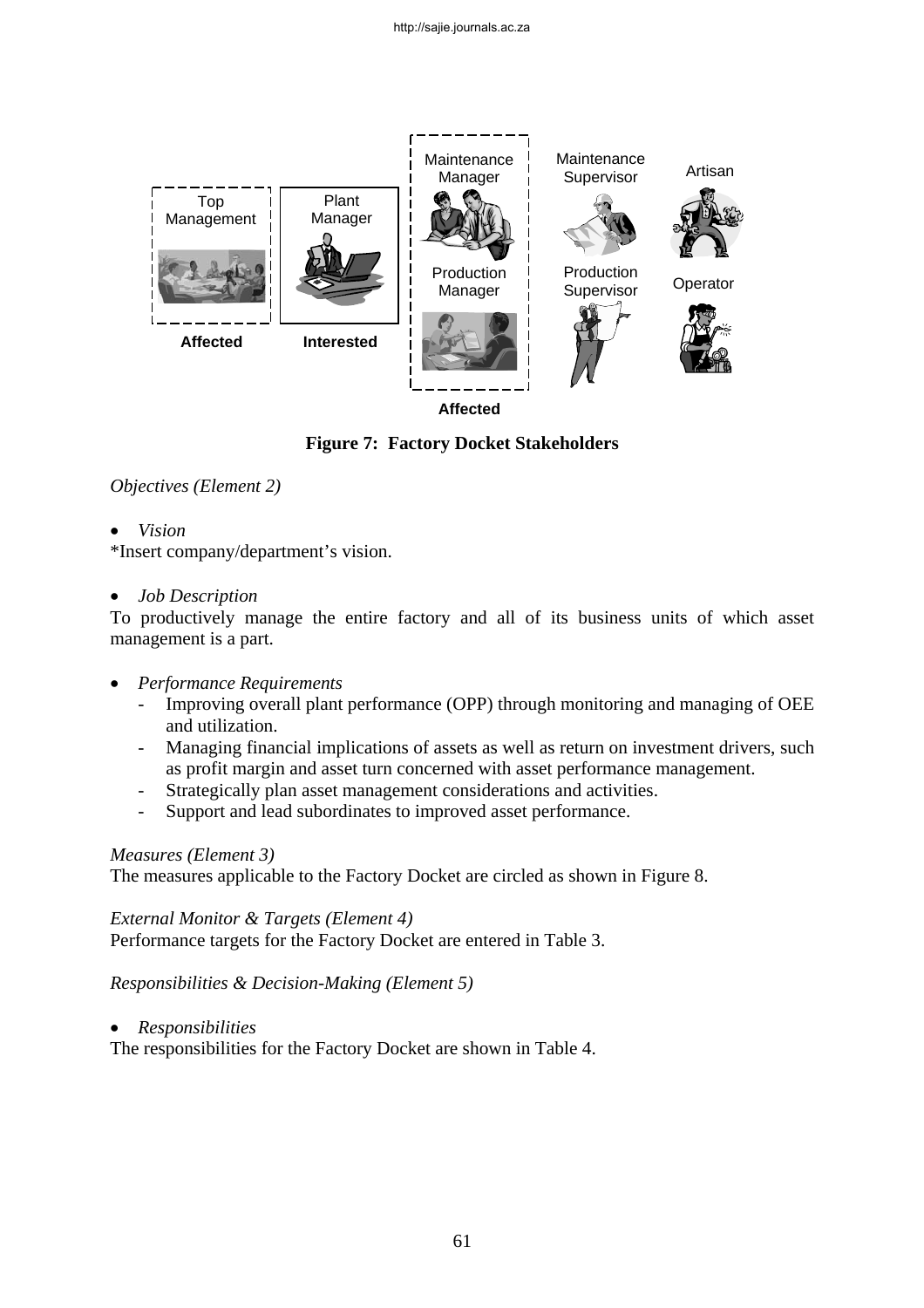

### **Figure 8: Factory Docket Performance Measures**

|                            | <b>Industry</b><br><b>Leader</b> | Week | <b>Month</b> | Quarter |
|----------------------------|----------------------------------|------|--------------|---------|
| <b>OEE</b>                 |                                  |      |              |         |
| <b>Opportunity CostOEE</b> |                                  |      |              |         |
| <b>OPP</b>                 |                                  |      |              |         |
| <b>Utilization</b>         |                                  |      |              |         |
| <b>Opportunity Costopp</b> |                                  |      |              |         |
| <b>Profit Margin</b>       |                                  |      |              |         |
| <b>Asset Turn</b>          |                                  |      |              |         |

|  | <b>Table 3: Factory Docket Performance Targets</b> |  |
|--|----------------------------------------------------|--|
|  |                                                    |  |

| Daily                                        | Monitor and control OEE, OPP and the associated opportunity costs, to<br>ensure optimum overall performance.                                  |
|----------------------------------------------|-----------------------------------------------------------------------------------------------------------------------------------------------|
|                                              |                                                                                                                                               |
| Weekly                                       | Monitor and control the profit margin and asset turn ratios.                                                                                  |
| Monthly                                      | Develop and delegate medium- to long-term maintenance and work<br>strategies.<br>motivating,<br>Drive asset management improvement program by |
|                                              | encouraging and supporting managers, through leadership.                                                                                      |
| Before/during<br>asset strategy<br>decisions | Conduct alternative comparison and replacement analysis in relation to<br>new and current asset strategies.                                   |

### **Table 4: Factory Docket Responsibilities**

### • *Decision-making*

The decision tree for the Factory Docket is shown in Figure 9.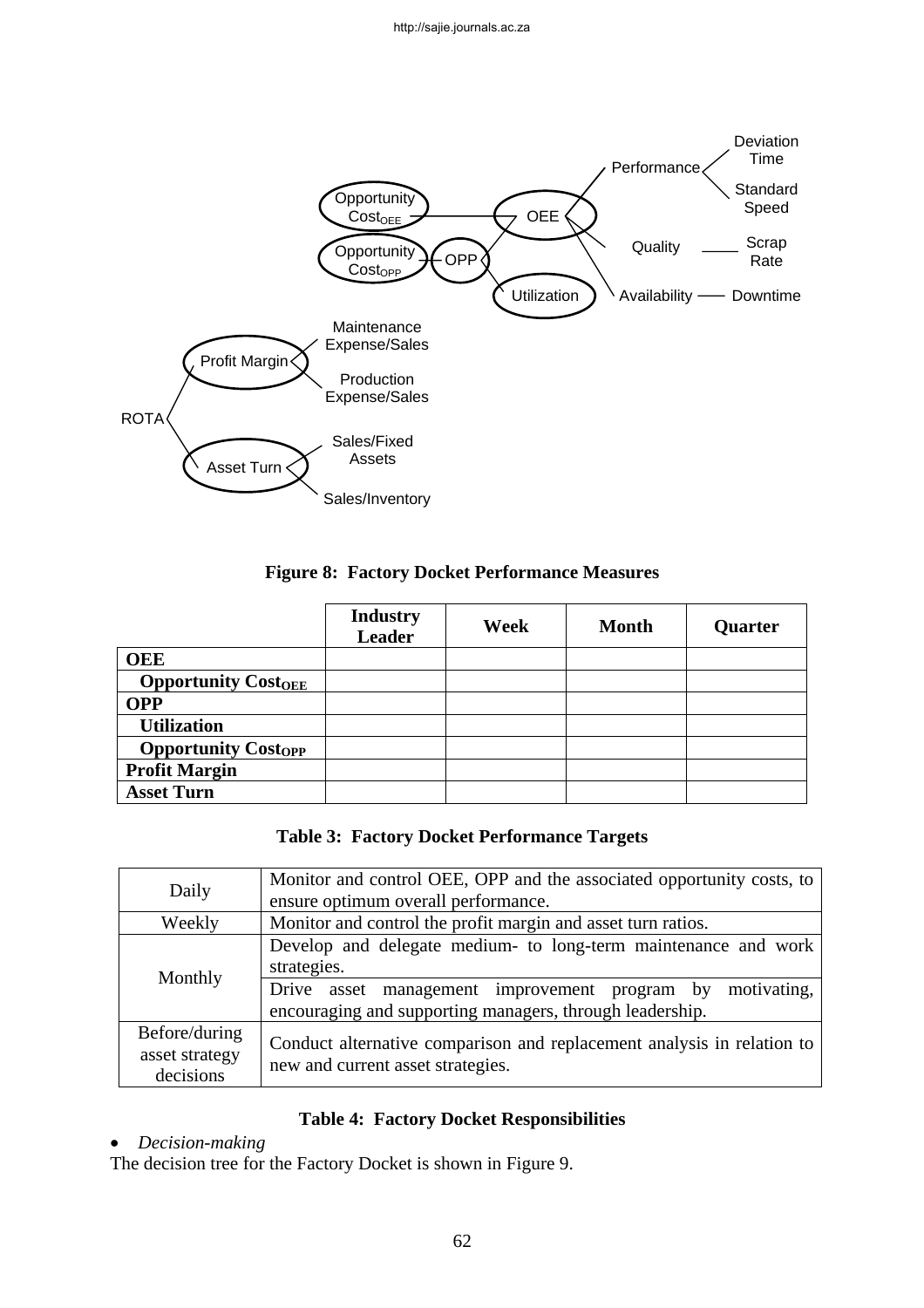

**Figure 9: Factory Docket Decision Tree** 

*Control & Continuous Improvement (Element 6)* 

#### • *Feedback*

The feedback requirements for the Factory Docket are listed in Table 5.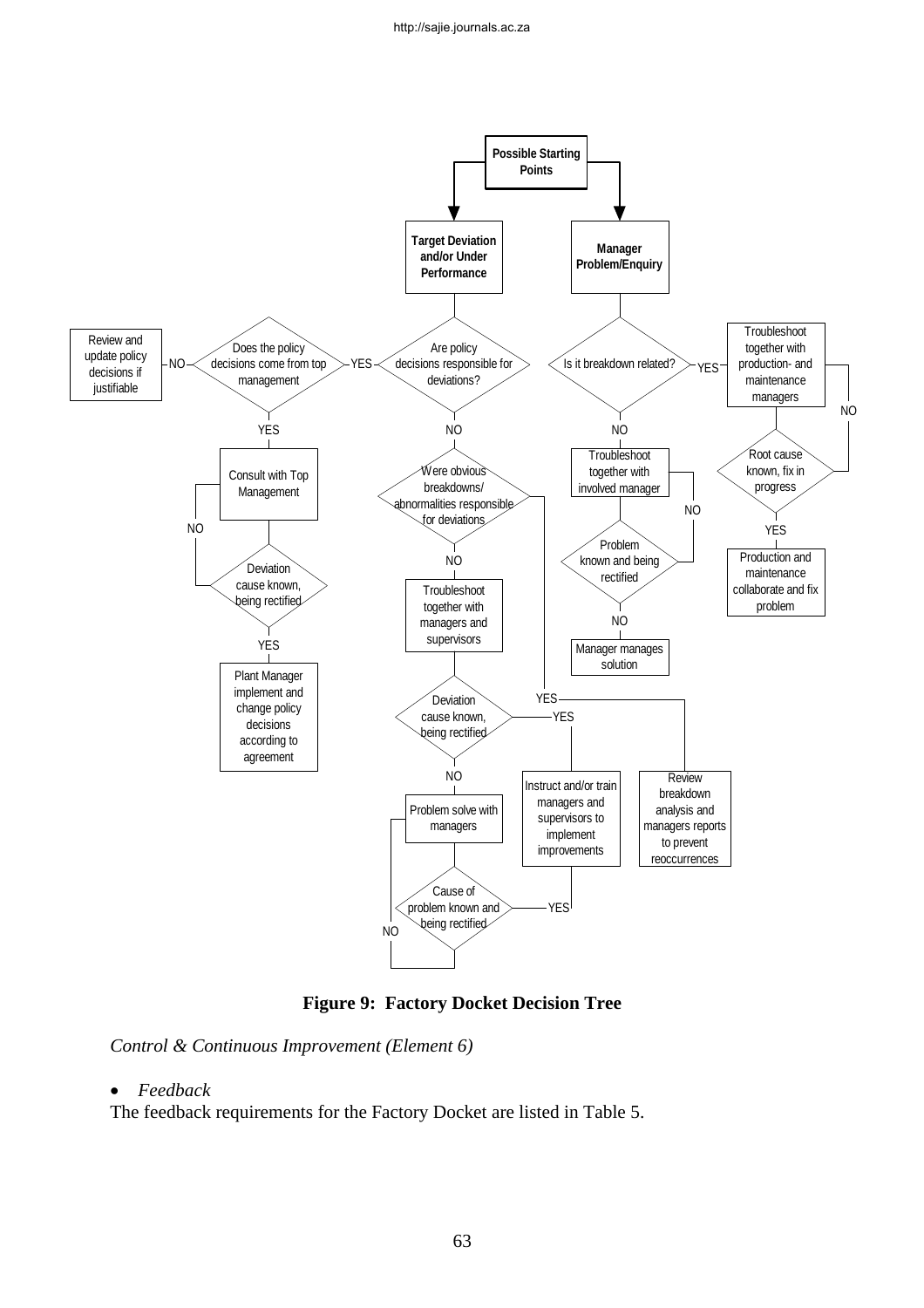- *Review* 
	- Facilitate review meetings with managers where (i) high-level measures are discussed, (ii) variations/deviations from the targets are justified, and (iii) periodic (month, quarter) goals and new targets are set.
	- Review the factory levels' measures periodically (month, quarter, bi-annual) with top management and discuss problems, policy decisions, improvements and new targets.

### • *Improvement Practices*

Improvement Practices are plant specific and need to be identified in accordance with each factory's asset management maturity. In the case of the Factory Docket, key performance areas for improvement practices might include the following:

- Strategic Management
- Organization & Manpower
- Financial Management
- Asset Acquisition & Disposal

| Monthly       | Review and give feedback to managers about breakdown analysis-,  |
|---------------|------------------------------------------------------------------|
|               | inspection- and FMECA reports.                                   |
| Quarterly     | Give progress feedback to top management concerning the asset    |
|               | management program of the specific factory.                      |
| If policy     | Give feedback to production- and maintenance managers concerning |
| decisions are | policy decisions and strategic goals coming from top management. |
| updated       |                                                                  |

### **Table 5: Factory Docket Feedback**

### **5. CONCLUSIONS**

The development of the  $APM<sup>2</sup>$  contributes to the knowledge of Asset Management by assisting companies with improvement of asset performance management, and thereby improving effectiveness and productivity. The model is a tool that can be applied to overcome issues that industry experiences in asset performance management, such as the lack of balanced performance measures. The model is characterized by a systematic and structured approach that (i) is applicable to the asset management and life cycle cost context, that (ii) gives a balanced view on performance measurement, that (iii) integrates strategic and operational aspects of the business, and that (iv) facilitates proactive management and continuous improvement. Each of these characteristics contributes to improvement of a company's asset management.

 $APM<sup>2</sup>$  also exposes industry to the latest developments in asset performance management. The insight and experience of the industrial partner were invaluable in this regard. Practitioner input, in the form of proven practices, allowed an insightful foundation for the  $APM<sup>2</sup>$ . The underlying theoretical underpinning to the model incorporating the latest research in asset and performance management supports the notion that this work has made an invaluable contribution to the knowledge base on Asset Performance Management.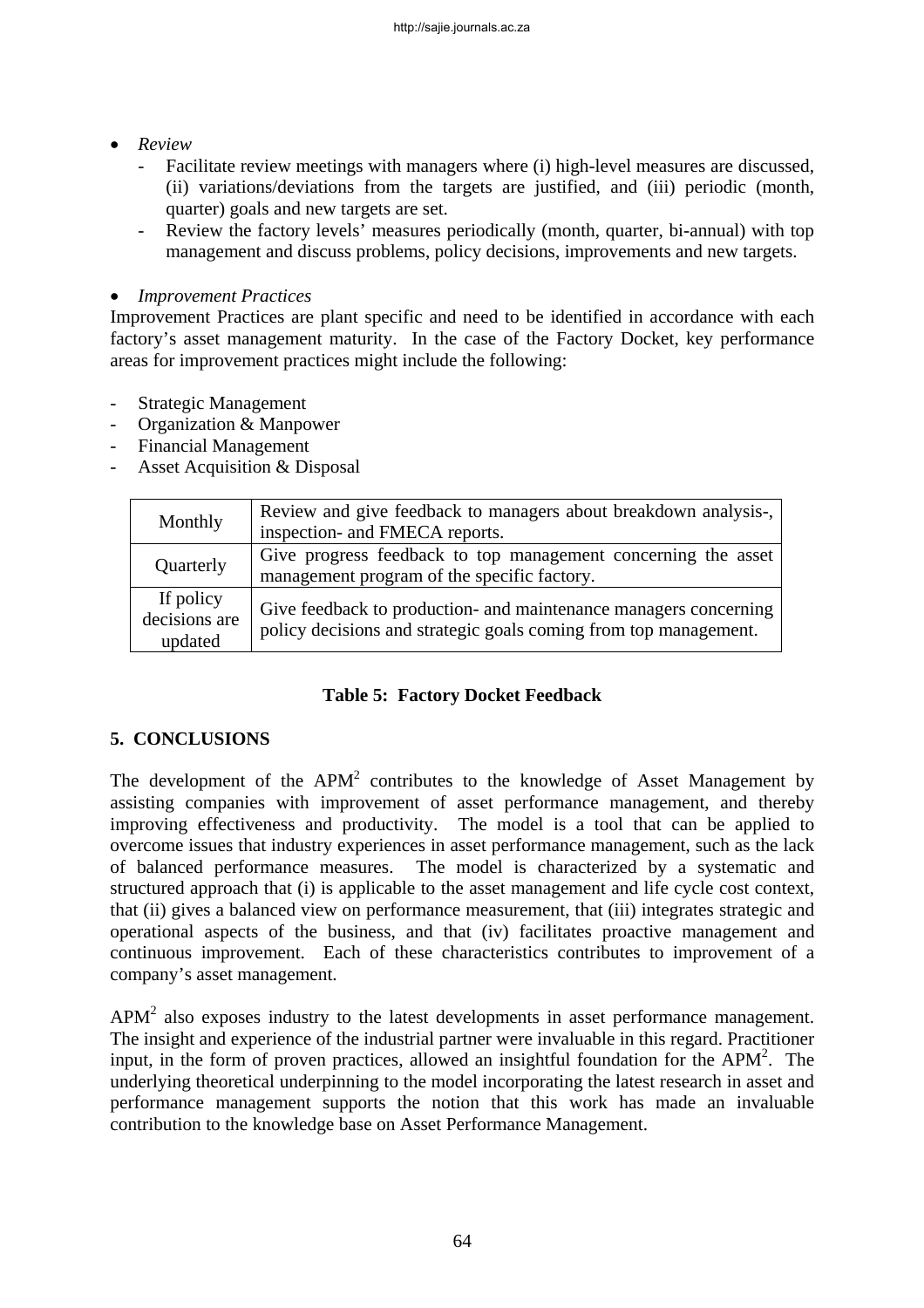$APM<sup>2</sup>$  is a generic framework that satisfies all the requirements (i.e. features, measures) identified during the research and development process. It consists of five-levels: the APM Reference Structure – which can be modified according to the size and asset management structure of a user company. While the APM Reference Structure is used to guide asset performance from a management perspective, with each of its levels having an APM Docket. These dockets consist of activities that need to be executed in order to manage assets. Whilst the basic activities are generic, customization of the dockets will be required to effectively manage and improve asset management maturity.

Arguably, a shortcoming of the work is that the  $APM<sup>2</sup>$  has not yet been validated in practice as part of an asset management program. The industrial partner [26] with whom the model was developed, however, plans on integrating the  $APM<sup>2</sup>$  with its asset management program. Through this application the model will be validated in practice in the near future. Additionally, the  $APM<sup>2</sup>$  does not make provision for resource constraints. It is assumed that manpower and spare parts are always available, which is idealistic due to the dynamics of everyday business operations. The APM<sup>2</sup> handles periods in which resources are not available as 'downtime'. It does not, however, specify how the downtime needs to be categorised – it will either be *authorised downtime*, holding the decision-makers responsible or *unauthorised downtime* holding the maintenance function responsible. Each company using the APM<sup>2</sup> will need to decide on a policy of how to specify downtime in the case of resources not being available.

### **6. REFERENCES**

- [1] **Visser, J.K. and Pretorius, M.W.** (2003), "The development of a Performance Measurement System for Maintenance", *South African Journal of Industrial Engineering,* 14(1), pp. 83-97.
- [2] **Kutucuoglu, K.Y., Hamali, J., Irani, Z. and Sharp, J.M.** (2001), "A framework for managing maintenance using performance measurement systems", *International Journal of Operations & Production Management*, 21(1/2), pp. 173-194.
- [3] **Campbell, J.D.** (1995), *Uptime: Strategies for Excellence in Maintenance Management*, Productivity Press, Portland, Oregon.
- [4] **Nakajima, S.** (1988), *Introduction to TPM: Total Productive Maintenance*, Productivity Press, Cambridge, MA.
- [5] **Dwight, R.** (1999). "Searching for real maintenance performance measures", *Journal of Quality in Maintenance Engineering,* 5(3), pp. 258-275.
- [6] **Kennerley, M. and Neely, A.** (2002), "Performance measurement frameworks: A review", in Neely, A, (Ed.), *Business Performance Measurement: Theory & Practice*. Cambridge University Press, Cambridge, UK, pp. 145-155.
- [7] **De Waal, A.A.** (2002). "The power of world-class performance management: Use it!", *Measuring Business Excellence*, 6(3), pp. 9-19.
- [8] **Chang, R.Y. and Morgan, M.W.** (2000). *Performance Scorecards: Measuring the Right Things in the Real World*, Jossey-Bass Inc., San Francisco.
- [9] **Kaplan, R.S., and Norton, D.P.** (1996). *Translating Strategy into Action: The Balanced Scorecard*, Harvard Business School Press, Boston.
- [10] **Lebas, M. and Euske, K.** (2002), "A conceptual and operational delineation of performance", in Neely, A, (Ed.), *Business Performance Measurement: Theory & Practice*. Cambridge University Press, Cambridge, UK, pp. 65-79.